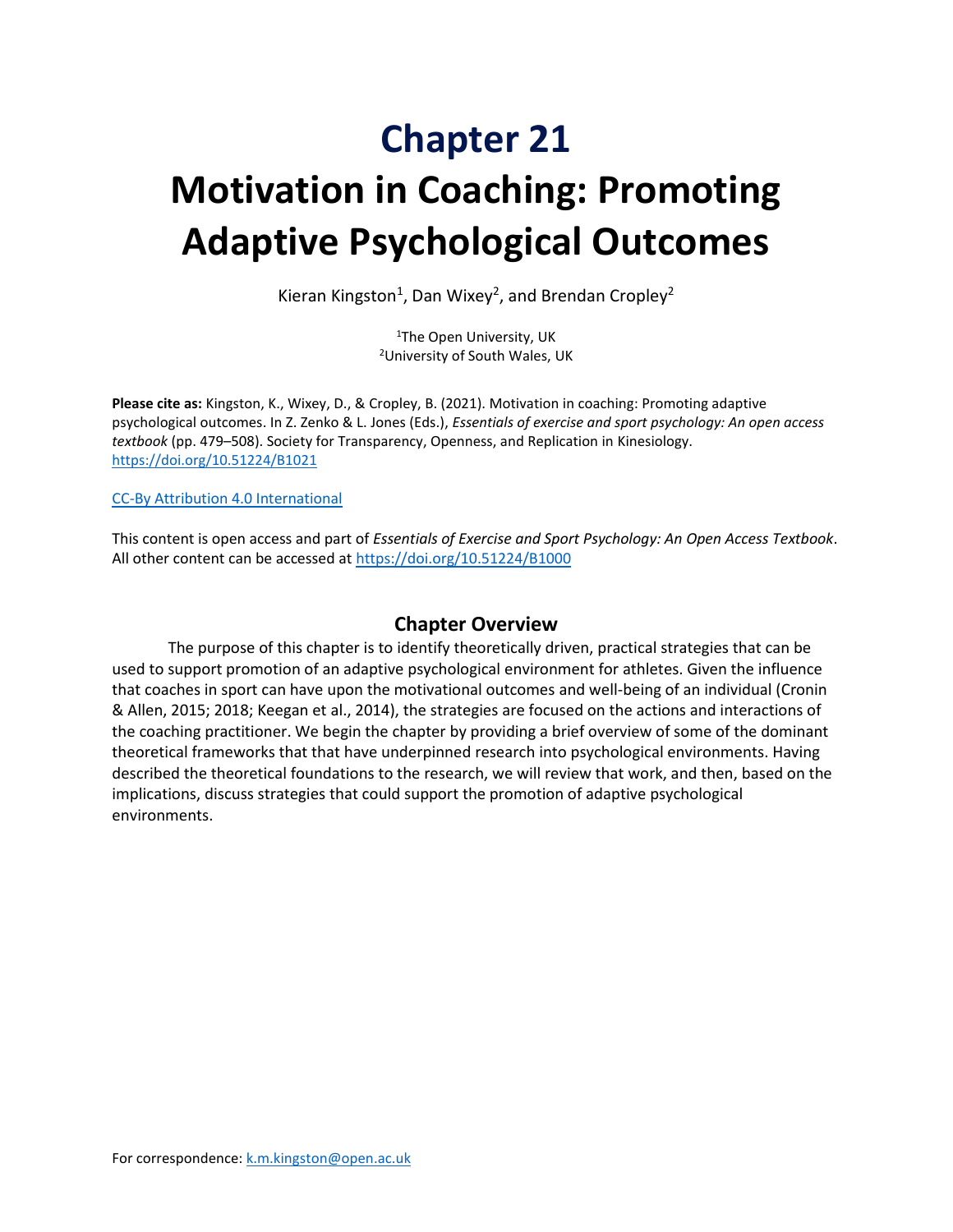## **Introduction**

Competition lies at the very heart of many sporting endeavours, with its specific nature often dictating that there will be winners and losers as an outcome. While it is clear that these absolutes are less relevant to some (as many engage at least partly to compete against themselves to extend their skills, conditioning, and knowledge, for example), it is the role of the leader, often the coach, to calibrate a positive and healthy definition of success for their athletes, one that will see them enjoy and thrive within the performance arena.

An athlete's motivation sits at the core of their sporting experience, driving them towards their goals while being simultaneously moderated by the environments they act within (Ames, 1992). The specifics of the environment can be a powerful influencer of the athlete's goal-directed behaviour, and when effectively structured, organised, and with appropriate personal support, can promote positive experiences that have meaningful psychological, cognitive, and affective benefits for the individual (Dweck & Leggett, 1988).

#### **Psychological Environments in Sport**

According to social-cognitive theories of motivation, in any sport setting, the personal tendencies of an athlete will interact with the situational cues they experience (e.g., the coach, peers, activities, opposition) to prompt a range of both (potentially) positive and negative psychological outcomes (Maehr, 1983). Indeed, it is *how* these cues are subjectively perceived by the athlete that will, in turn, prompt their cognitive and affective responses (Ames, 1992; Maehr, 1983; Roberts, 2012). Coaches positively influence an athletes' perceptions of the achievement environment through using language and behaviours that instil a pattern of adaptive cognitive responses (Ames, 1992, Roberts, 2012). More broadly, and to increase the likelihood of desirable cognitive and affective outcomes, the coach can aim to create an adaptive *psychological climate* for their athletes.

Psychological climate is a term used to describe the motivational features of an achievement setting and the subjective meaning given to those features from the individual participants who experience it (Maehr & Braeskamp, 1986). This general term will be used throughout this chapter to describe the psychological environment within an achievement setting; it is a phrase that will also serve to highlight many of the overlapping principles between theories and provide a coherent summary of knowledge to date. We now turn to address the two dominant theories associated with research into psychological climates within sport: *achievement goal theory* (AGT; Nicholls, 1984) and *selfdetermination theory* (SDT; Deci & Ryan, 1985; 2002). Each theory has established efficacy in describing and explaining achievement environments, and thus represent appropriate theoretical anchors (Layder, 1998) to help support coaches in the development of adaptive psychological environments.

#### **Achievement Goal Theory**

AGT (Nicholls, 1984) is one of the most established theories of motivation within the sport and exercise psychology literature (Roberts, 2012). As a competence-based social-cognitive theory, AGT is grounded through the basic assumption that we, as human beings, are intentional, rational goaldirected organisms, and that achievement goals reflect and guide beliefs and decision-making in achievement contexts (Roberts, 2012). According to Nicholls' theory, it is an individual's perception of what competence means that drives behaviours. For example, those individuals who are primarily concerned with mastering tasks and who construe competence through self-referenced criteria can be regarded as *task-involved*, whereas those whose competence judgements are based on how they perform relative to others are described as *ego-involved* (Jaakkola et al., 2016; Roberts, 2012). At any given moment in an achievement context (e.g., after conceding a try in a rugby game, taking a freethrow shot in basketball) an individual's state of involvement (or *why*) drives their thoughts, feelings,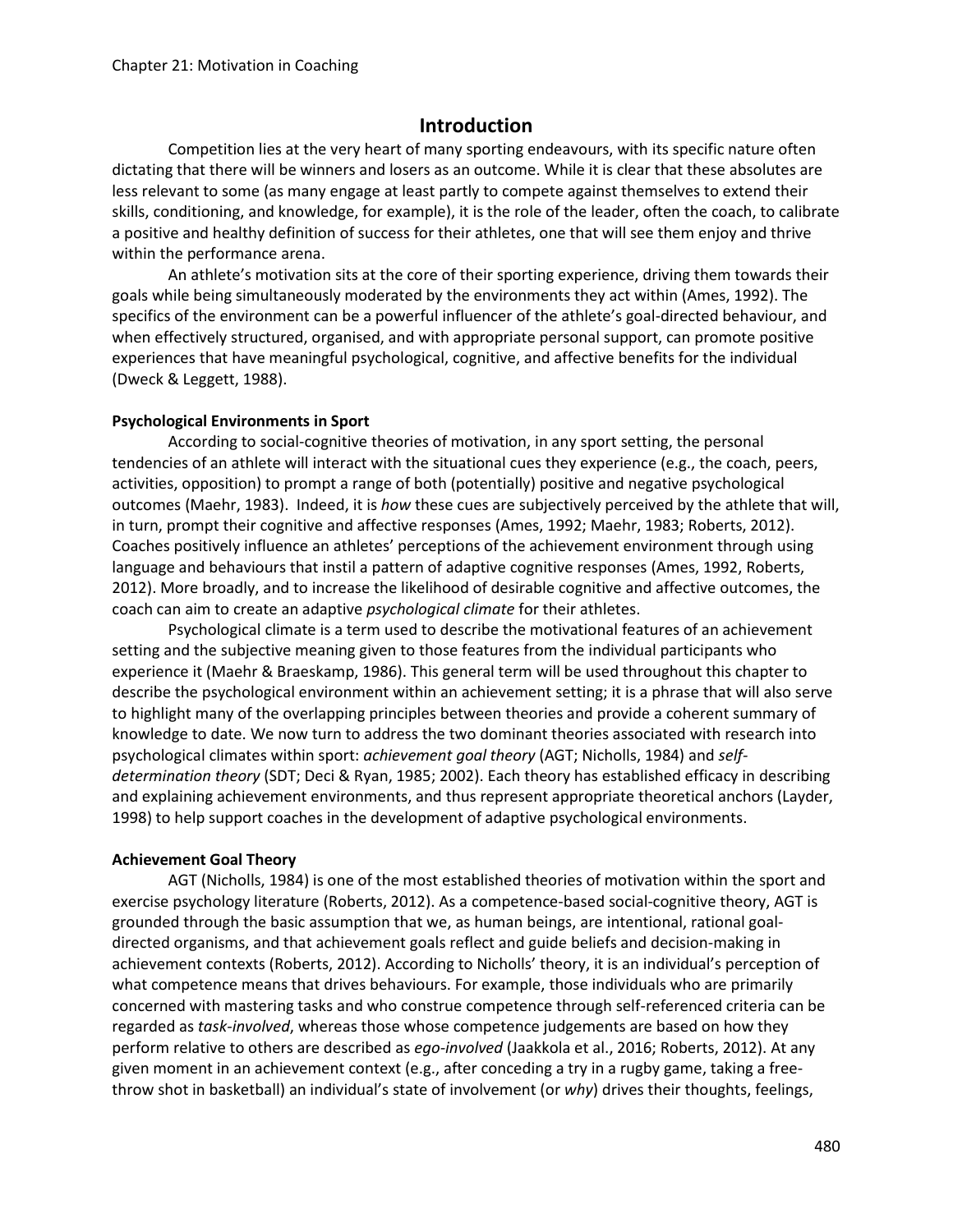and behaviours. This is a dynamic state, and these motives sit on a continuum that extends from a strong ego- to a strong task-involvement (Gernigon et al., 2004). A person's goal involvement is based on their moment-to-moment perception of the environment interacting with their predisposed goal involvement; the latter being referred to as a *goal orientation* (Nicholls, 1984; 1989).

As trait-like dispositions, goal orientations are more stable than their state-like goal-involvement (Duda & Whitehead, 1998). Within AGT, there are two orthogonal goal orientations: task- and egoorientation (Kingston et al., 2020; Roberts & Kristiansen, 2012). The orthogonality of goal-orientations means that, as independent structures, a person can be simultaneously high or low in one or both orientations (Roberts, 2012). Research into these goal orientation *profiles* has indicated that the combination of a high task-, low ego-orientations are associated with a range of positive outcomes, whilst the reverse (low task-, high ego-) is linked to more maladaptive outcomes (Harwood & Thrower, 2020). In contrast, a high task-, high ego-orientation profile has been proposed to be the most beneficial combination, with the greatest motivational outcomes when associated with high levels of perceived competence (see Roberts, 2012). Though dispositional goal orientation(s) are relatively stable, they are moderated by situational cues; if these are particularly salient, then the environment may override the dispositional goal orientations of that individual (Roberts, 2012; Roberts et al., 1997). Consequently, it is possible for coaches to effectively influence and even manipulate goal perspectives through the psychological environment they facilitate. Situational cues are influenced by key social agents, and these impact how competence perceptions are derived within an achievement setting to subsequently create what is known as the motivational climate (Ames, 1992; Keegan et al., 2009).

Recognised as one of the most powerful elements of AGT, the motivational climate refers to the features of an achievement environment that influence how an individual's competence is defined (Ames, 1992, Roberts, 2012). As such, there are two types of motivational climate that can be fostered, a *mastery (task) climate*, or an *ego (performance) climate,* distinguishable by how competence is perceived to be demonstrated (Dweck & Leggett, 1988). A mastery climate will promote learning, effort, persistence, and focus upon self-improvement with participants demonstrating competence through individual skill-development and progress (Roberts, 2012). Studies within sport have reported favourable outcomes from the fostering of mastery climates, for example: increased dedication; increased enjoyment (Balaguer et al., 1999; Jaakkola et al., 2016); improved cohesion (Eys et al., 2013); greater sportspersonship (Gano-Overway et al., 2005); enhanced mental toughness (Nicholls et al., 2016); reduced anxiety (Smith et al., 2007); and improved learning strategies (Treasure & Roberts, 2001). In contrast, an *ego climate* (or performance climate) promotes competence as being normreferenced, and thus reflects a judgement based on comparison of standing to other participants (Ames, 1992; Dweck & Leggett, 1988). Ego climates are characterised by the public comparison of ability, minimal participant authority, a focus upon a select few (often the more "talented") athletes, and the use of disciplinary mechanisms following mistakes (Hassan & Morgan, 2015). Such environments have been found to have negative implications for participants, for example, in terms of reduced cohesion (Eys et al., 2013) or cheating (Ntoumanis et al., 2012). Although it has been recognised that ego climates can be of value to sport environment (d'Arripe-Longueville et al., 1998; Roberts & Kristiansen, 2012), researchers have espoused that the creation of mastery climates should be the priority for sport organisations and the coaching practitioner (Gill et al., 2017; Keegan et al., 2010).

#### **Self-Determination Theory**

Self-determination theory (SDT; Deci & Ryan, 1985) is the second of the two dominant theoretical frameworks that have helped to guide research and subsequently the development of adaptive psychological climates within sport settings (see Occhino et al., 2014). For more on SDT, see Chapter 3 (Quested et al., 2021).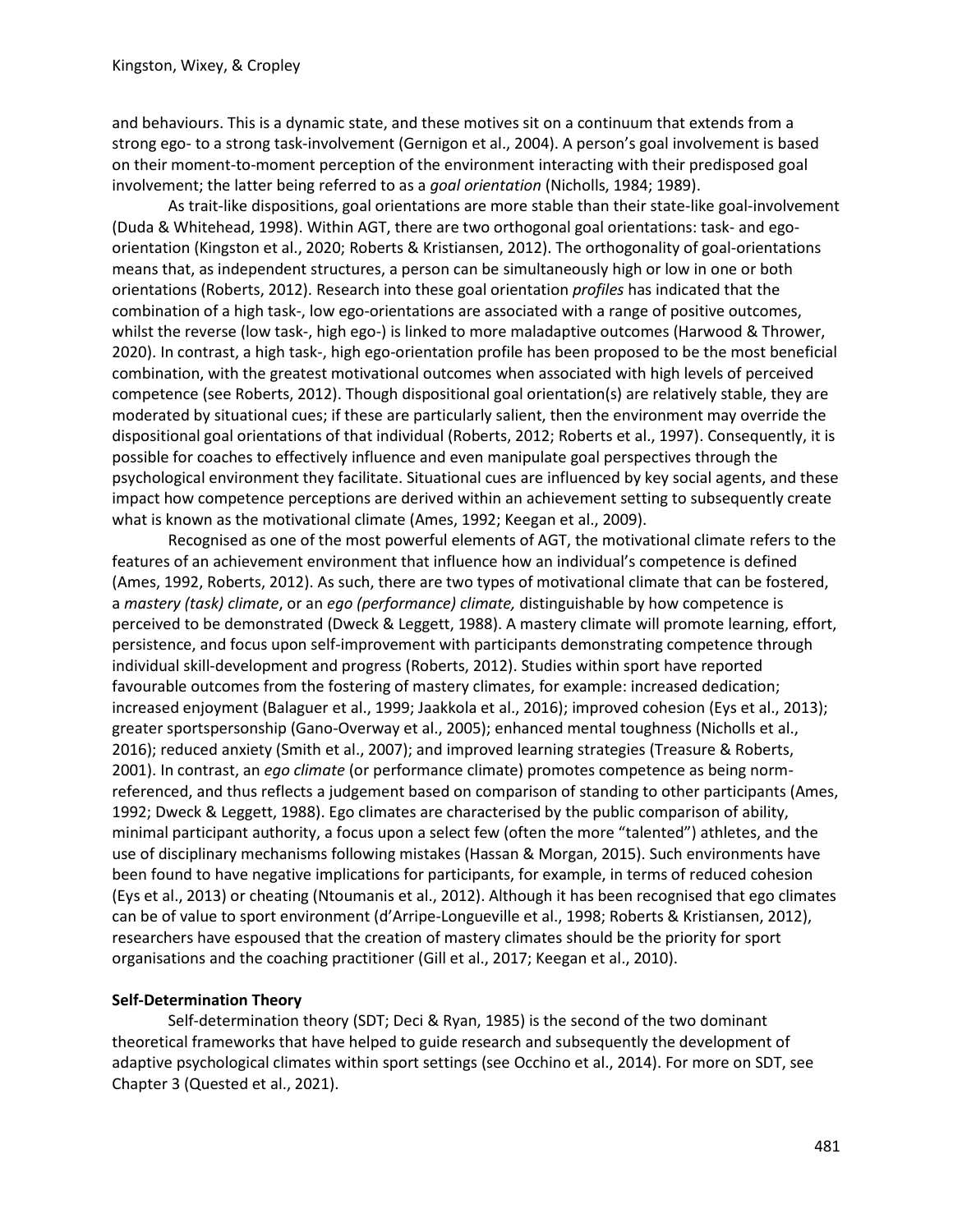SDT (Deci & Ryan, 1985) is a macro-theory of motivation concerned with the development and functioning of personality within social contexts, and specifically the mechanisms through which selfdetermined behaviour is nurtured or impeded (Kingston et al., 2006). According to SDT (Deci & Ryan, 1985), the social context, in which the coach is a key agent, is paramount to supporting an individual's basic psychological needs (BPNs). Extending their premise, Deci and Ryan (2000) suggested that the satisfaction of a person's innate psychological needs will provide the necessary conditions for effective motivational functioning and enhanced well-being of that individual; the needs are: *autonomy*, *competence*, and *relatedness.* These fundamental psychological needs are the psychological mediators of the relationship between social/contextual factors and behavioural and affective responses; they are described within basic psychological needs theory (BPNT, Deci & Ryan, 2000), a sub-theory of the broader SDT. Specifically, an individual's need for autonomy is met when they feel authentically responsible for their actions, while competence is promoted through a feeling of effectiveness when interacting with the environment, and relatedness refers to the extent that a person feels a sense of closeness, connectedness, and being cared for within a given social environment (Bartholomew et al., 2011; Ryan & Deci, 2020). As a consequence of the ease of application across contexts, attention has turned to the promotion of these three BPNs within sport settings (e.g., Sarrazin et al., 2002), with a burgeoning amount of research seeking to address the coaching behaviours that can influence them (e.g., Matosic et al., 2016; Reinboth et al., 2004; Stebbings et al., 2015).

Researchers have robustly supported the central tenet of SDT that environmental factors that can promote or thwart the development of the BPN (e.g., Bartholomew et al., 2011; Matosic et al., 2016). An environment that has been found to support the BPN of an individual is termed an *autonomysupportive* environment, while an environment antagonistic toward developing positive developmental tendencies is commonly known as a *controlling-coach environment* (Adie et al., 2008; Deci & Ryan, 1985; Ntoumanis, 2012). Mageau and Vallerand (2003) outlined seven key features of an autonomysupportive coaching environment, these included: provision of choice, providing a rationale for decisions, acknowledgment of feelings and perspectives, opportunities for problem solving, giving noncontrolling feedback, avoiding controlling behaviours, and focusing on self-referenced rather than normreferenced criteria. These pedagogical behaviours are also supported by providing structure and an empathetic and caring attitude towards athletes as people (Mageau & Vallerand, 2003).

Reflecting on the consequences of such environments, Occhino et al. (2014) argued that a coach who can foster an autonomy-supportive environment can: (a) satisfy participant's psychological needs; (b) maintain intrinsic motivation; (c) promote engagement in sport; and (d) enhance individual performance. More recently, Cronin and Allen (2018) suggested that the creation of autonomysupportive climates is also positively associated with the promotion of life skill development in sport. The transfer of life skills is recognised as a crucial element of positive youth development, whereby young athletes will learn life skills and psychological competencies that will facilitate success in both sport and life (Bowley et al., 2018). In contrast, a controlling-coach environment is fostered when coaches use tangible rewards, controlling feedback, employ excessive control, engage in intimidating behaviours, encourage ego-involvement, and have conditional regard for individuals (Bartholomew et al., 2011). Similar to the widespread endorsement of mastery motivational climate through AGT (Nicholls, 1984), the promotion of autonomy-supportive climates (along with the de-emphasis of controlling behaviours) has been widely endorsed and thus appears an important objective (Stebbings et al., 2015). From a SDT perspective, methods to guide the creation of such adaptive psychological climates are of critical value to coaches and their athletes.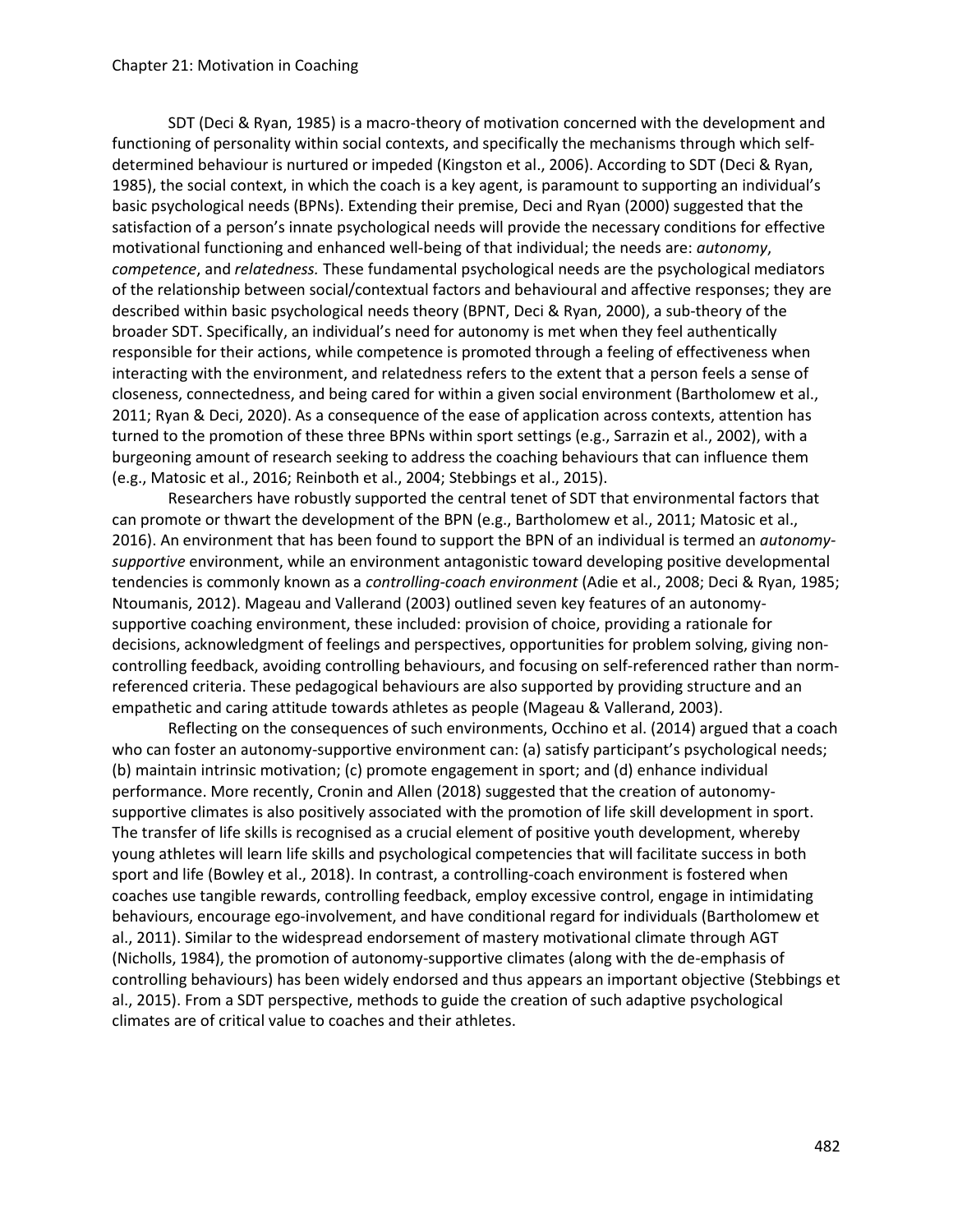## **Frameworks Used to Support Adaptive Psychological Climates**

 For the last few decades, researchers have provided guiding principles and frameworks to support the coaching practitioner in promoting adaptive psychological climates. With a variation of theoretical approaches taken (e.g., AGT, Nicholls, 1984; SDT, Deci & Ryan, 1985; or a composition of both) different frameworks have been espoused. Indeed, a growing recognition of the overlapping and complimentary features of AGT and SDT has led to an understanding that the theories are not mutually exclusive (Duda, 2013; Duda et al., 2018; Keegan et al., 2009; Ntoumanis, 2001). For example, using regression analysis, Ntoumanis (2001) indicated that the task orientation of university athletes positively predicted their self-determined motivation, which in turn was positively associated to their competence (SDT's conceptualisation of competence). This section of the chapter will consider strategies that are informed by overlapping and sometime analogous principles of both theoretical frameworks to influence the psychological climate of sport environments, drawing attention to the most salient themes. Three frameworks will be reviewed: TARGET (Ames, 1992; Epstein, 1989), MAC (Smoll & Smith, 2009), and Empowering Coaching™ (Duda, 2013); theoretical and practical implications discussed for each framework.

#### **TARGET**

Initially conceived by Epstein (1989), and then later developed by Ames (1992), TARGET is an acronym used to identify salient features of teaching environments: *task*, *authority*, *recognition*, *grouping*, *evaluation*, and *time*. Underpinned by AGT (Nicholls, 1984), TARGET has been used successfully within classroom, physical education, and more recently in sport settings as a framework to understand the development of mastery motivational climates (e.g., Kingston et al., 2020). Each of the TARGET structures can be influenced by the leader of that given achievement environment to promote an adaptive psychological climate for the participants within it. Briefly, *task* refers to the design of activities (e.g., organisation of tasks) with the coach ensuring that they are varied, challenging, promote self-referenced goals, and differentiated for all participants (Ames, 1992; Morgan, 2017). *Authority* pertains to participants being active agents in their own development, with the coach creating the opportunity for them to make meaningful decisions within the environment (Roberts, 2001). *Recognition* relates to the focus of feedback; in a mastery climate, a coach would provide equitable feedback for individual progress, effort, and persistence (Morgan, 2017). The *grouping* structure refers to the sorting of participants into heterogenous groups, where overt perceptions of competence may diminish (Ames, 1992). Linked closely to recognition is *evaluation*, which refers to the manner in which feedback is provided. In a mastery-involving evaluation structure, a coach would provide meaningful, individualised, positive, and one to one feedback to players (Morgan, 2017). Finally, affording players flexibility to master the task at hand, catering for all levels of abilities in managing time are encapsulated within the *time* structure (Ames, 1992). It is important to note, converse behaviours (to those identified) may promote an ego climate (see Morgan & Kingston, 2010; Morgan et al., 2005).

Within sport settings, Cecchini et al. (2014) conducted a 12-week intervention study with student-athletes, examining the impact that the manipulation of the motivational climate could have upon their motivation, behaviours, and the social and psychological moderators of this relationship. The intervention programme, which was based upon the TARGET framework, was executed by trained coaches. Participants engaged in 20 hours of theoretical training, and 10 hours of practical training. As part of the training, one coaching session was video recorded each week with feedback being given to the coaches during the next training seminar. Their findings showed TARGET to be a useful mechanism to manipulate the motivational climate and to promote adaptive outcomes amongst their high-school sport participants, for example: performance improvement, decision making, competence, autonomy, self-determined motivation, social relations, persistence, effort, cooperative learning, and reduced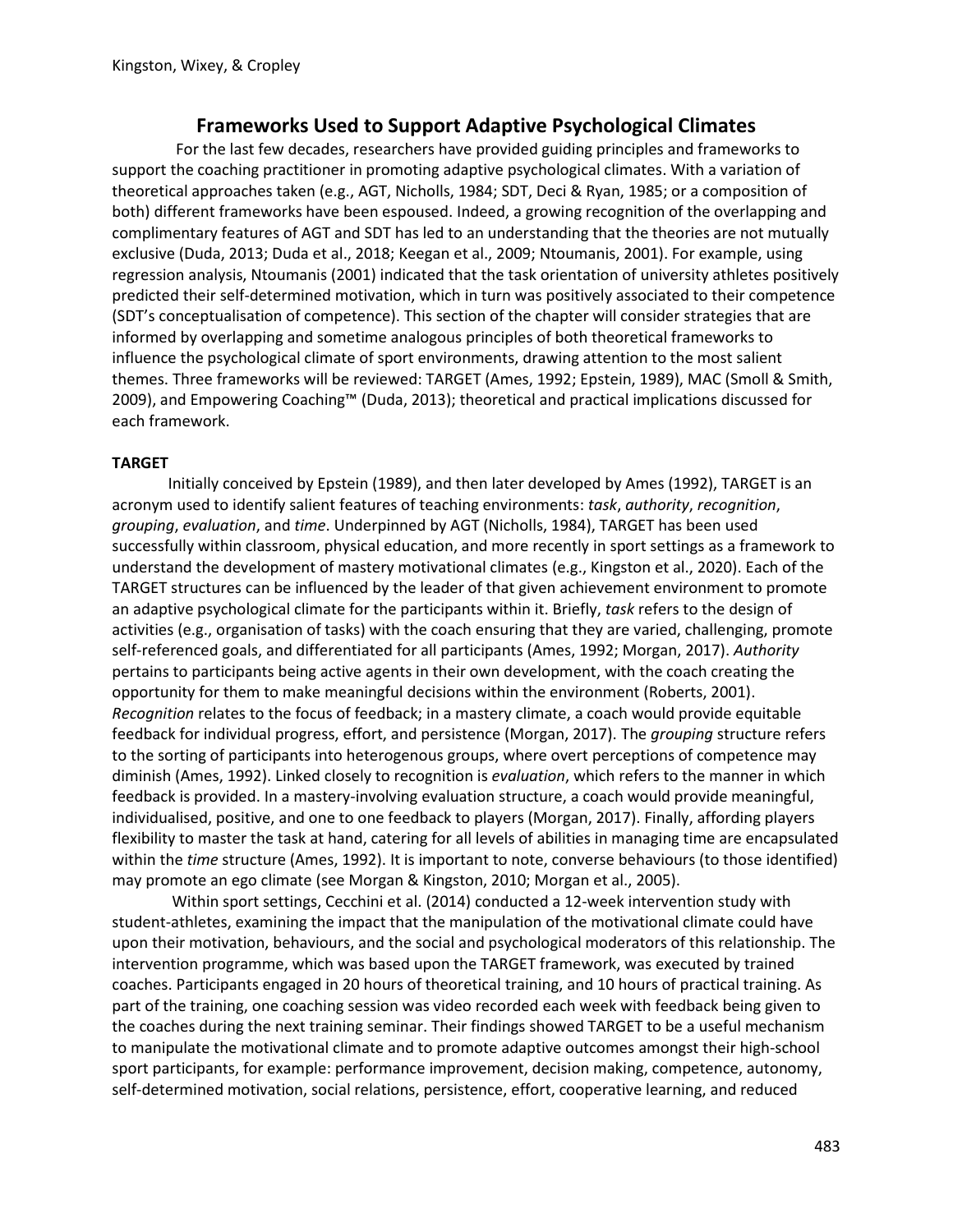boredom. Where Cecchini and colleagues explored the psychosocial impact upon participants, Hassan and Morgan (2015) shifted focus to the coaches in evaluating if a mastery climate coach education programme (based upon the TARGET structures) would modify coach behaviours and this be perceived by their athletes. Through guided video self-analysis, Hassan and Morgan (2015) found that over time, not only did coaches increase their mastery-involving behaviours across each of the TARGET structures, but that their athletes also perceived an increase in mastery and decrease in ego-involving features of the motivational climate.

Applying the TARGET framework into elite youth sport contexts, Kingston et al. (2020) conducted a longitudinal observational study with a Premier League soccer academy. Observing elite youth soccer coaches over a seven-month period they found that mastery climates dominated within the youth development phase of the academy (under 12–16 years), but ego climates were still prevalent. Kingston et al. suggested that features of the motivational climate demonstrated additive characteristics and surmised that some mastery-involving TARGET features (i.e., task, authority, recognition, and evaluation) could compensate for features aligned with promotion of social comparison (e.g., grouping and time elements). Although this assertion was also made by Ames (1992), more research is required to confirm compensatory effects as this could have significant practical implications. For example, in competitive situations (e.g., small-sided games) the coach could emphasise mastery criteria (e.g., cooperation, problem-solving, and providing opportunities for meaningful input by players). Given the challenge that some coaches have in promoting mastery or autonomy supportive climates during competition, knowledge of features that can compensate for ego-involving components may help them to effectively manage the climate even during the most "heated" of competitions (Delrue et al., 2017; Smith et al., 2017).

#### **Mastery Approach to Coaching (MAC)**

Originating from coaching effectiveness training (CET; Smith et al., 1979), MAC (Smoll & Smith, 2009) is a program that incorporates the mastery principles of AGT (Nicholls, 1984). MAC places an emphasis on two key themes: *coaching behaviours*; and *maximal effort* as the key criteria for defining success (Smith et al., 2007; Smoll & Smith, 2020). Firstly, MAC distinguishes between positive and aversive coaching behaviours, and provides a user-friendly list of coaching "dos and don'ts" to guide practitioners. Positive behaviours (the dos) include: positive reinforcement, mistake-contingent encouragement, corrective instruction delivered in an encouraging fashion, and technical instruction. Conversely, aversive coach behaviours (the don'ts) include: a lack of reinforcement of positive behaviours, punishing mistakes, and punitive technical instructions (Smith & Smoll, 2012; Smith et al., 2007; Smoll & Smith, 2020). The second key theme is the emphasis placed upon defining success around employing maximal effort. This theme is consistent with Epstein (1989) and Ames' (1992) guidance within the TARGET framework (i.e., recognition), whereby the coach will recognise and reward athletes for high effort rather than their ability (Morgan, 2017). Therefore, both models promote competence as reflective of individual effort (Ames, 1992), highlighting the shared philosophies of each framework.

The MAC (Smoll & Smith, 2009) and CET (Smith et al., 1979) programmes have been successfully employed within different sport settings (e.g., basketball, soccer, swimming), reportedly enhancing the psychological climate and promoting adaptive motivational outcomes of participating athletes (e.g., Mclaren et al., 2015; Smoll et al., 2007). McLaren et al. (2015) used the MAC programme as a coaching intervention with the aim of exploring how a mastery climate would impact perceptions of task and social cohesion within their youth soccer teams. Twenty youth coaches were educated on the principles of MAC, while a further six coaches were spoken to about optimizing the athletic experience (but not about MAC). Players who participated under the MAC-trained coaches reported elevated perceptions of team cohesion by the end of the season in comparison to those who had participated under the non-MAC trained coaches, whose perceptions of cohesion declined significantly. In a similar study with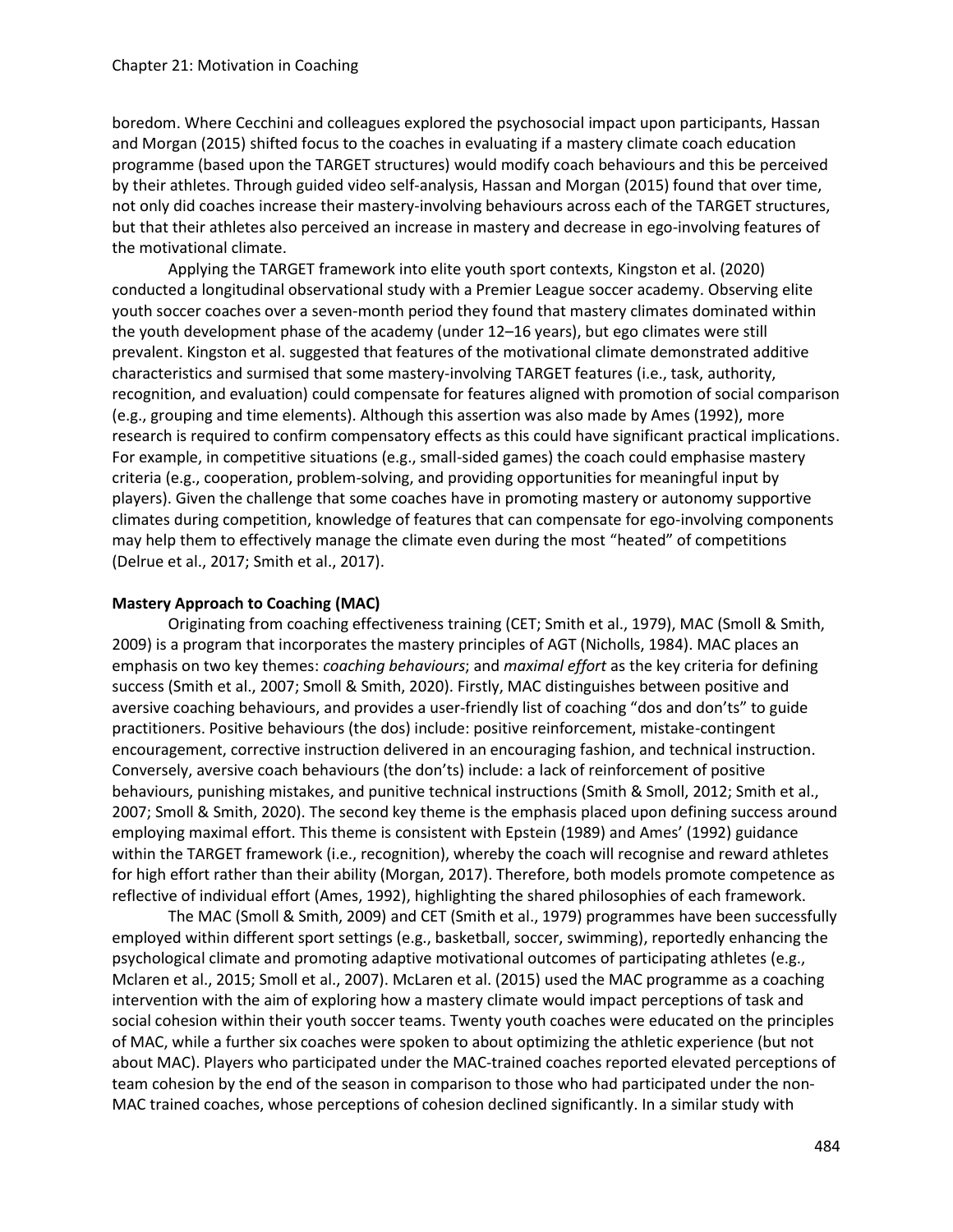basketball coaches, Smith et al. (2007) explored the effects of MAC on players' somatic and cognitive anxiety. Twenty participating coaches received the MAC training whilst the remaining seventeen did not (no-treatment control condition). Basketball players of the MAC-trained coaches reported a reduction in both dimensions of anxiety and perceived higher levels of coach-initiated mastery climates than the control group.

Although MAC and TARGET are both grounded within AGT (Nicholls, 1984), and indeed MAC was designed in-part with Ames' (1992) TARGET principles in mind (Smith et al., 2007), MAC differs in its aim to distinguish between positive and aversive coach behaviours (see Smoll & Smith, 2012), and thus arguably helps coaches to better calibrate their mastery actions. Moreover, the emphasis placed upon *knowing* aversive behaviours draws parallels to researchers of SDT who have examined the controllingcoach behaviours that thwart individual's satisfaction of their basic psychological needs (e.g., Bartholomew et al., 2011).

Despite the user-friendly qualities of the MAC programme it is not readily available to coaches outside of research projects (e.g., Smith et al., 2007; Smoll et al., 2007). Participants were given a manual entitled *Coaches Who Never Lose* (Smoll & Smith, 2005) to support their employment of mastery approaches to coaching. This situation is by no means unique, and the availability of sport psychology resources for coaches has been raised previously (e.g., Bissett et al., 2020; Pope et al., 2015). Indeed, Empowering Coaching™, to which the section will shortly turn to, shares similar issues to the MAC programme in this sense. Limited access to resources carries practical implications with coaches unable to acquire or apply knowledge; a situation that broadens the theory to practice gap and risks the topic of psychological climates becoming more esoteric.

#### **Empowering Coaching™**

Empowering Coaching™ is a programme designed to enrich the experiences of participants and maintain their long-term participation in sport through the creation of adaptive motivational climates (Duda, 2013; Larsen et al., 2015). Utilising analogous concepts across AGT and SDT (see Ntoumanis, 2001), Duda (2013) designed the programme to help coach practitioners create empowering climates and discourage behaviours that disempower. An empowering climate is characterised as high in autonomy support, relatedness support, and task-involving, whereas a disempowering climate is recognised as controlling, relatedness compromising, and containing ego-involving coach behaviours (Duda, 2013; Tessier et al., 2013). In their sample of Finnish athletes, Into et al. (2020) found that disempowering coaching environments were positively associated with burnout, supporting previous research by Appleton and Duda (2016). They also examined the implications of coaching climates on school burnout amongst their participants; their findings indicated that student-athletes who experienced disempowering climates also suffered burnout in school. Given the drive towards early specialisation in some sports (e.g., association football in the UK; see Wixey et al., 2021), and the low odds that specialising early will lead to a professional career (Callender, 2010), the risk of a young adolescent suffering from burnout in both their sport and studies is a major concern as both have potentially serious ramifications for their well-being and future endeavours.

A key premise of the Empowering Coaching™ programme is that the psychological climate can be more-or-less empowering and disempowering. This has been demonstrated in recent research (e.g., Into et al., 2020; Smith et al., 2016), highlighting that features of the motivational climate may be neutral in their empowering or disempowering effect. Indeed, Into et al.'s (2020) study found that climates possessing both empowering and disempowering features were experienced by 42% of participants. Given that adaptive motivational and psychosocial outcomes are assumed to evolve as a result of empowering environments, the *intermediate* climates identified in Into et al.'s (2020) and Smith et al.'s (2016) studies highlight the importance of coaches possessing the knowledge and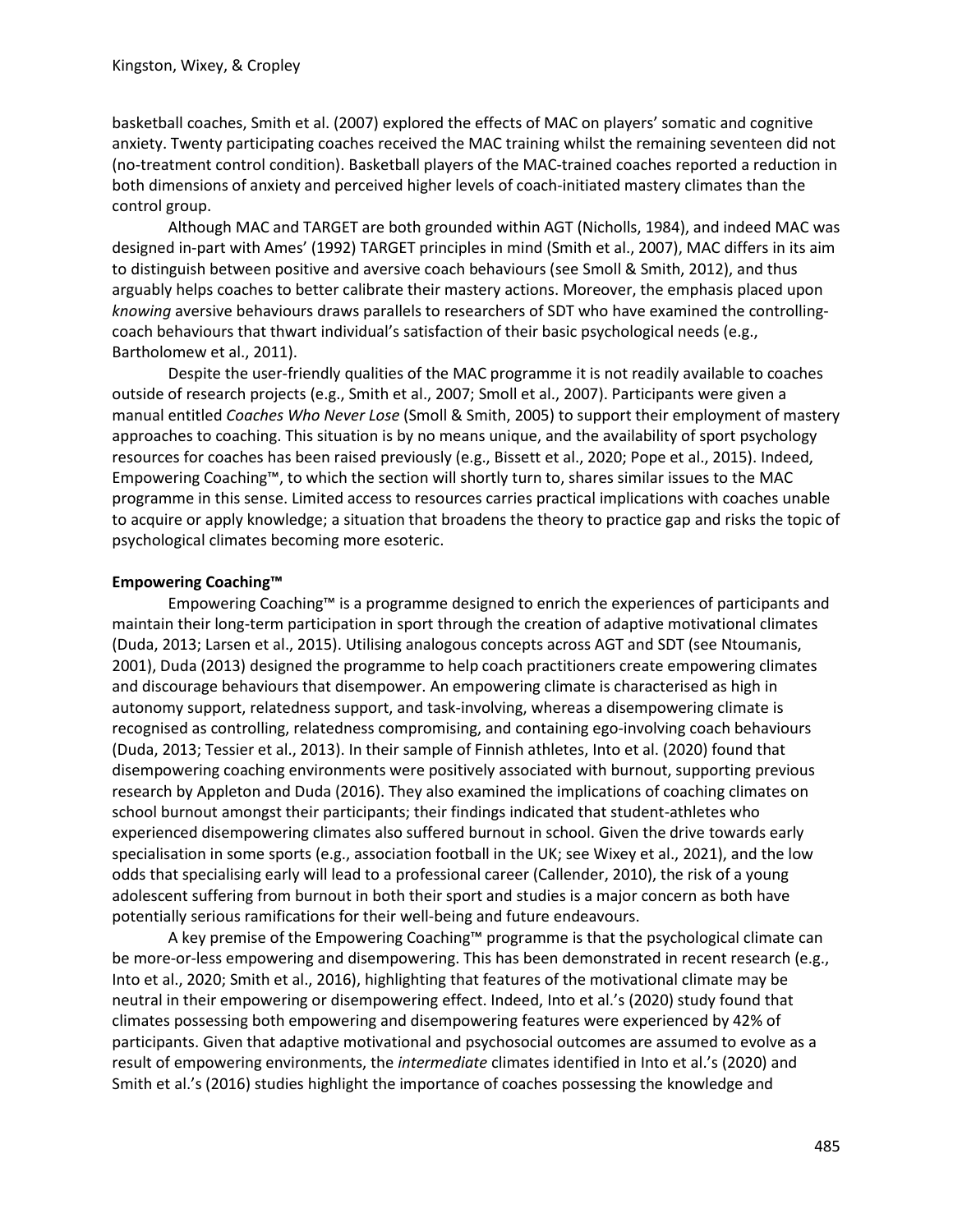capabilities to effectively promote strong features of an empowering climate in order to positively influence the overall psychological climate.

Duda (2013) distinguishes the Empowering Coaching™ programme from other frameworks in its intention to educate coaches and increase their awareness of the *what*, *why*, and *how* of motivation, motivational processes, and their consequences with respect to the psychological climate they foster. This is important when considering the dynamic nature of the psychological climate (e.g., training versus competition; Delrue et al., 2017; Smith et al., 2017), and the premise that the extent to which an environment is autonomy-supportive or disempowering depends on the salient (yet changeable) features of that environment (Duda, 2013).

The Empowering Coaching™ program was used by Larsen et al. (2015) to explore how grassroots coaches from France and Norway reflected upon their coaching practices. Eighteen participant coaches were led through a six-hour workshop that focused on *being* an empowering coach. The workshop provided strategies for creating an empowering environment structured around the acronym CLIMATE (cooperative contribution, learning emphasised, intrinsic focus, mastery orientated, authority with autonomy, taking others' perspective, evaluation of effort and improvement). Participant interviews revealed positive perceptions of the Empowering Coaching™ programme and its role in supporting them foster empowering environments for their players. The merits of the creating such empowering environments does not just stop with the players. For example, Solstad et al. (2018) found that coaches who promoted higher levels of empowering climates had higher levels of well-being at the end of the season than the disempowering coaches. This suggests that creating empowering environments is mutually beneficial for both the players and the coaches.

The frameworks discussed in this section have several overlapping features. Firstly, they all place an emphasis on recognising "effort" as a key mechanism for improving; TARGET and MAC are underpinned by AGT where effort is inextricably linked to learning in conceiving of ability in achievement setting (Nicholls, 1984; Ames, 1992). Although competence is described as a basic human need in SDT (Ntoumanis, 2001), the importance of effort still features as a characteristic of autonomy supportive coaching (Conroy & Coatsworth, 2007), and is utilised within the CLIMATE framework, which is a component of the Empowering Coaching™ programme (see Larsen et al., 2015). Second, and aligned closely to the promotion of effort, is the intention to shift participants' view of *how* competence is defined from norm-referenced (social comparison-based) to self-referenced. To help do this, TARGET, MAC, and Empowering Coaching™ all advocate the employment of task-involving coach behaviours. Third, all frameworks prioritise athlete autonomy, with each providing similar means to enable athletes to have a sense of ownership and capital within their development. Fourth, Empowering Coaching™ and MAC present both adaptive and aversive coach behaviours; illustrating the acknowledgement that an environment can be more-or-less empowering based upon the coach's actions (Duda, 2013, Into et al., 2020). Although not presented originally by Ames (1992), more recent TARGET literature has provided descriptors for ego involving features (e.g., Morgan & Kingston, 2010; Morgan et al., 2005), information that can help coaches to better predict the implications of their behaviours. Fifth, the interpersonal style of the coach was recognised as a key moderator of fostering autonomy supportive and mastery climates, a feature that was more recently suggested by Morgan (2017) as an important component that was missing from the TARGET framework. Finally, each approach gives a perspective on the content and manner of feedback with the frameworks recommending the use of positive and instructional feedback, and where possible, in a one-on-one situation.

# **Further Considerations When Creating Adaptive Psychological Climates**

These frameworks each provide parameters for creating adaptive psychological climates. There are, however, several moderating factors that may need to be considered when trying to foster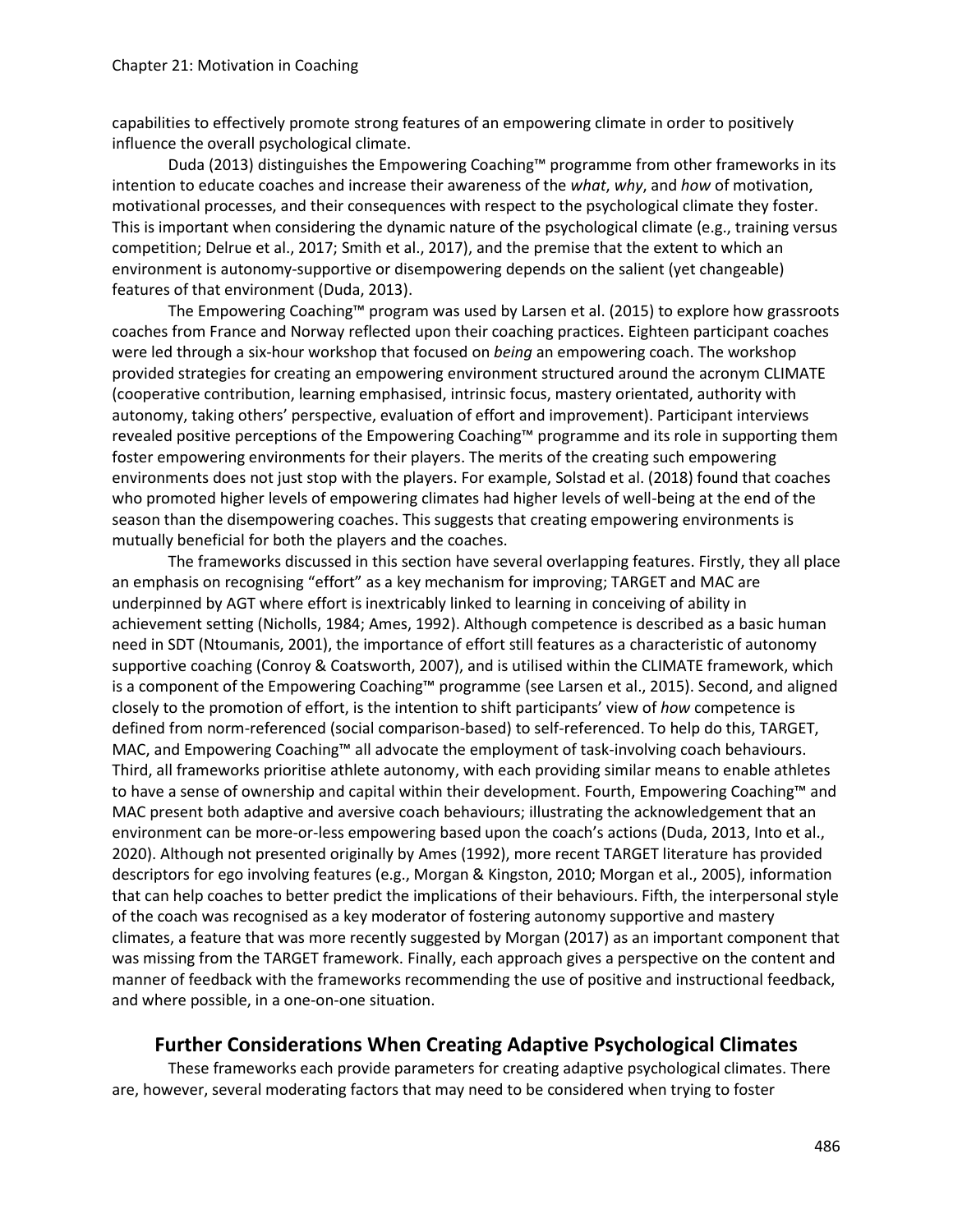desirable climates and thus their athlete's motivational outcomes. Emerging from the literature to date, a number have evolved, each of which should be considered and these include: coach's capabilities, athlete level of participation, incongruence between coach and player perceptions, intervention approaches, and the role of reflective practice.

### **Coach's Capabilities to Foster Adaptive Psychological Climates**

Coaches are well-positioned to significantly impact changes to an athlete's motivation through their influence on the psychological environment. Pritchard and Deutsch (2015) suggested that "the motivational climate is remarkably controllable" (p. 210), and research indicates that across sports, through their organisation and behaviours, many coaches are already acting to foster positive psychological climates for their players (Smith et al.,2006; Tessier et al., 2013). Within soccer, Tessier et al. (2013) analysed the psychological climates created during training by coaches (*n* = 57) from England, Greece, and France; they noted that coaches fostered more autonomy supportive climates than controlling ones. However, despite the positive evidence, and Pritchard and Deutsch's (2015) optimistic assertions, many coaches have described difficulties in managing the psychological climate during competition, where there is a tendency to promote (sometimes inadvertently) more controlling environments (e.g., Delrue et al., 2017; Smith et al., 2017). For example, Smith and colleagues analysed the coaching climates of 17 grassroot soccer coaches across both training and competition environments. Their analysis suggested that the coaches engaged in greater need-thwarting than autonomy-supportive behaviours during competition. Delrue et al. (2017), focusing on game-to-game variations in autonomy support and need-thwarting coaching behaviours, identified substantial differences across games indicating that coaches may promote both autonomy-supportive and needthwarting behaviours; the latter leading to antisocial behaviours amongst the participants. In addition to supporting previous research (e.g., Hodge & Gucciardi, 2015) that portrayed the psychological climate as dynamic, Delrue et al. reasoned that this variation could be due to personal (e.g., coach's need satisfaction) or situational factors (e.g., opponents). This emphasises some of the challenges to maintaining an autonomy-supportive climate within competition settings when there are often more significant consequences to the outcome.



Photo b[y Tima Miroshnichenko](https://www.pexels.com/@tima-miroshnichenko?utm_content=attributionCopyText&utm_medium=referral&utm_source=pexels) fro[m Pexels](https://www.pexels.com/photo/group-of-men-standing-on-green-grass-field-6077808/?utm_content=attributionCopyText&utm_medium=referral&utm_source=pexels)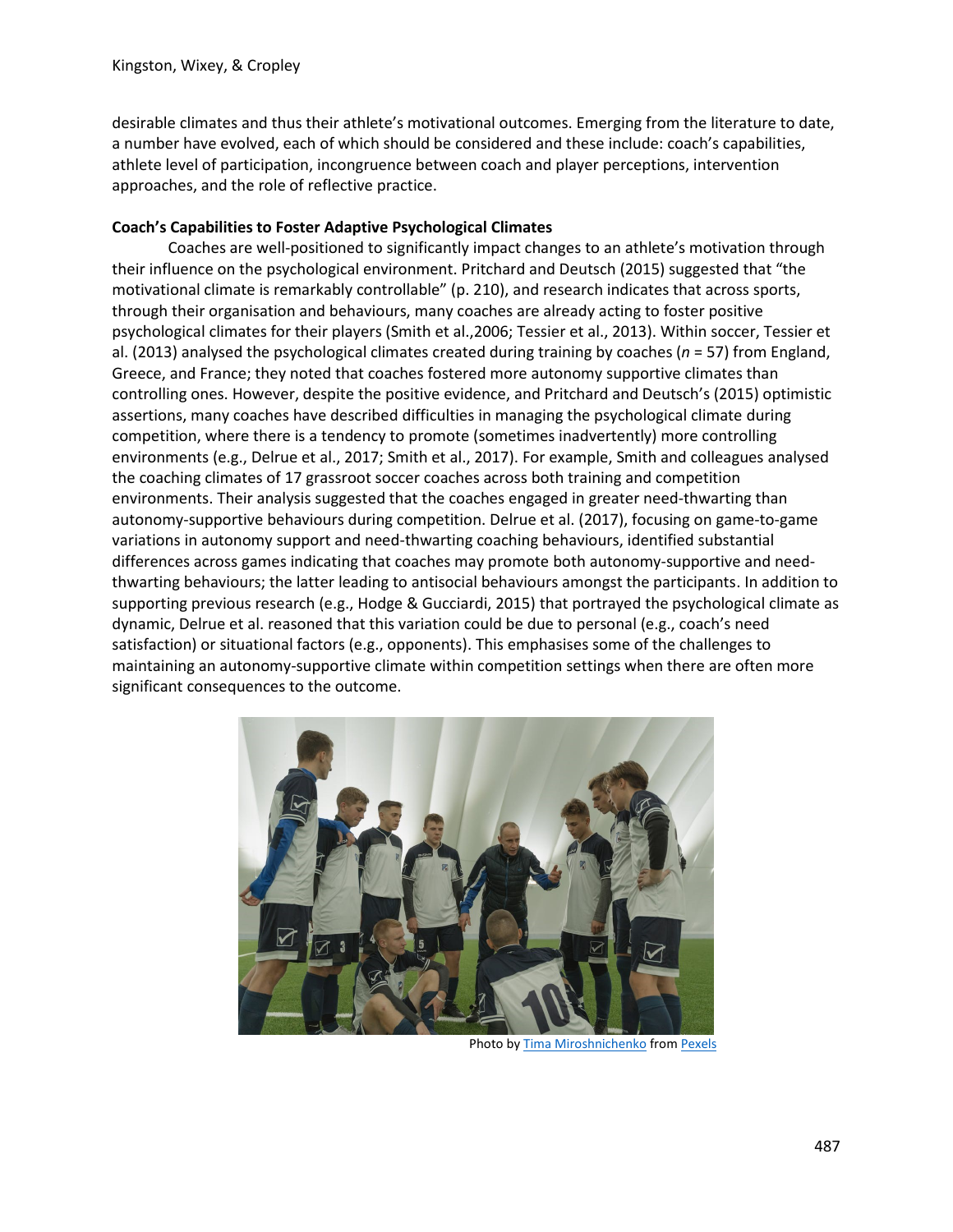#### **Level of Participation**

Although winning is often no less important in non-elite sport, additional pressures (e.g., financial gain, media, rewards, career longevity) within the elite echelons creates a natural necessity to be the best. However, given the maladaptive motivational outcomes of norm-referenced criterion (Harwood & Thrower, 2020), which may occur readily (given the competitive nature of elite sport), it is important that the psychological climate of these environments are carefully considered.

Within some elite youth sport settings (e.g., academies and other professional development organizations), the sole aim might be to produce professional athletes (e.g., elite youth soccer, Adams & Carr, 2019). However, it is important to note that early-specialisation settings where individuals engage in focused training in a single sport from a young age (Baker et al., 2009) has been associated with reduced levels of intrinsic motivation and enjoyment, and a reduced likelihood of ongoing participation in sport (Russell & Symonds, 2015). Therefore, the psychological climates of early specialisation settings need be carefully considered and designed.

Within some organisations there is a belief that experience of ego-involving climates are necessary to increase the likelihood of progressing to elite adult sport (d'Arippe-Longueville et al., 1998; Ommundsen & Roberts, 1999). Despite this perceived need to expose young players to ego-involving, controlling, or disempowering structures (e.g., soccer, see Cushion & Jones, 2006; Manley et al., 2012), research within professional sport has maintained that mastery climates and autonomy supportive coaching are favoured (by athletes), and result in positive motivational and behavioural outcomes (e.g., Hoigaard et al., 2008; Keegan et al., 2014; Pensgaard & Roberts, 2002). Keegan et al. (2014) interviewed 28 elite athletes to discuss the behaviours from significant social agents that were regarded as being motivationally relevant. They found that all social agents (coaches, peers, and parents) provided feedback and pre-performance motivating behaviours, whilst coaches and peers provided relationships and social interactions. Keegan et al.'s participants also reported that their respective coaches further influenced motivation through one-to-one coaching, task design, equal treatment, selection (processes), and the criteria through which they were evaluated. Despite these findings, the authors highlighted that motivational outcomes are likely to be moderated by both contextual and interpersonal factors. It is, therefore, of considerable importance for the coach to know their athletes when determining the value and efficacy of exposure to arguably less constructive motivational climates (Becker, 2013; Keegan et al., 2014) .

The value of positive coach-athlete relationships, and transparency in decision-making appears a similarly influential factor within elite sport settings. In one of the most successful international sport teams in recent history (the New Zealand All Blacks), an autonomy supportive environment was credited as being a central to their success in the lead up to their 2011 rugby union World Cup victory (Hodge et al., 2014). Hodge et al. (2014) examined the motivational climate of the All Blacks following a critical turning point (i.e., an incident at a social event) which led to players and coaches agreeing upon a dualmanagement leadership model; players were given more accountability, ownership, and became greater stakeholders in management responsibilities. Drawing parallels between their dual-management model and the principles of SDT (Ryan & Deci, 2020), Hodge et al. (2014) suggested that the offering of choice, encouraging of initiative, and empowering performance feedback supported the transformation of the team and its culture, while simultaneously supporting of the player's BPN. Despite the necessity to win, the research endorses the integration of autonomy supportive features within competitive elite sport settings (Hodges et al., 2014; Keegan et al., 2014).

#### **Incongruence Between Coach and Athlete Perceptions of the Psychological Environment**

One key tenet of AGT is that the subjective perceptions of the participants will determine their motivational outcomes (Ames, 1992); a premise that has been supported recently in literature (e.g., Gjesdal et al., 2018; Møllerløkken et al., 2017). Incongruence between coach and athlete perceptions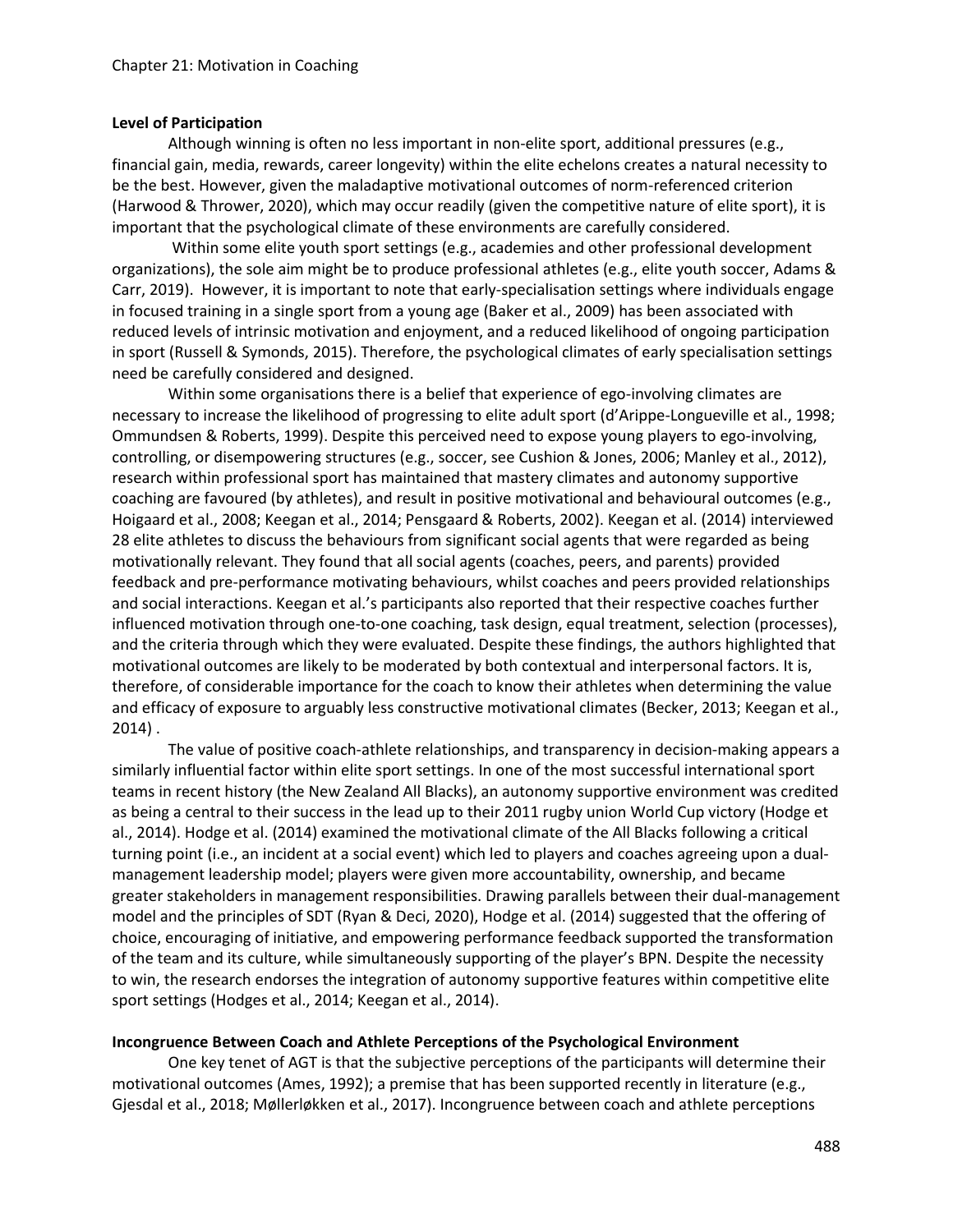can have a deleterious impact on motivational outcomes (Gjesdal et al., 2018), highlighting the value of congruence between the intended climate of the coach and how the climate is perceived by athletes. Møllerløkken et al. (2017), for example, found that grass-root soccer players (from 17 different teams in Norway) regarded the motivational climates they experienced to be more ego orientated and less mastery orientated than their respective coaches. Similarly, Gjesdal et al. (2018) examined the disparity in coach and soccer players' perceptions of the climate, enjoyment, goal orientations, and anxiety and found that when perceptual agreement existed for mastery climates there was positive correlation to enjoyment and team-rated task goal orientation, whilst perceptual agreement on ego climates demonstrated a positive relationship with ego goal orientation and anxiety and negatively correlated with enjoyment. Crucially, Gjesdal et al. (2018) reported that when the coach perceived the climate to be more mastery involved than their players, it also led to deleterious psychological effects for the participants. Given that incongruence appears common (i.e., Møllerløkken et al., 2017), and that there are potentially maladaptive consequences for such incongruency (Gjesdal et al., 2018), it is imperative that the coach not only employs mastery involving behaviours, but also reflects upon the strength of these features (Ames, 1992) ensuring that task involving features of the environment are not undermined by ego involving discourse (see Kingston et al., 2020).

#### **Intervention Approaches**

It has been argued that approaches to ongoing support following education on creating adaptive motivational climates is crucial to promote change within coaching practices (Stodter & Cushion, 2019), and should, therefore, be integral to education around the psychological climate within sport settings. Traditional coaching orthodoxies (e.g., soccer, see Champ et al., 2020), may, however, create some inertia to change, with coaches potentially opting for the safer and more tested methods of coaching (Cushion et al., 2012). As alluded to previously, coaches have a primary influence upon the psychological climate, and the consequential cognitive, affective, and behavioural outcomes for athletes. Consequently, for acquired knowledge to be applied effectively, coaches should be fully supported through this process.

Most commonly, interventions in motivational climate are based around educational workshops; these communicate to coaches the principles and strategies for creating adaptive psychological climates. For example, the studies using the MAC (Smith & Smoll, 2009) frameworks utilised a one-off workshop that lasted for 75 minutes with a supporting piece of literature designed specifically to reinforce the workshop and encourage coaches to apply their knowledge to practice (*Coaches Who Never Lose*, Smoll & Smith, 2005). Research evaluating this approach reported successful outcomes from the intervention, indicating the efficacy of including educational workshops (e.g., McLaren et al., 2015; Smith et al., 2007). In contrast, Langdon et al. (2015) reported that the participating coaches in their study were not able to significantly modify their autonomy supportive behaviours. In this case, their approach was to conduct a one-hour workshop to youth soccer coaches on the principles of creating a mastery climate, supplemented by weekly online modules for the coaches to complete. Reflecting on their lack of impact, the authors suggested a number of potential reasons for this (e.g., coaches demonstrated moderate autonomy supportive behaviours anyway, data collection during competitive time of the season), but primarily they felt that the intervention was too short-lived. Langdon et al. (2015) suggested that an intervention over an extended period may have further supported the volunteer coaches to modify their autonomy-supportive behaviours, echoing sentiments from Thompson and Pascal (2012) who suggested prolonged interaction helps to embed changes within practice.

Video analysis of coaching sessions has also been widely, and successfully, employed in conjunction with educational workshops to support coaches and help embed principles in fostering adaptive psychological climates (e.g., Conde et al., 2009). Partington et al. (2015) advocated the use of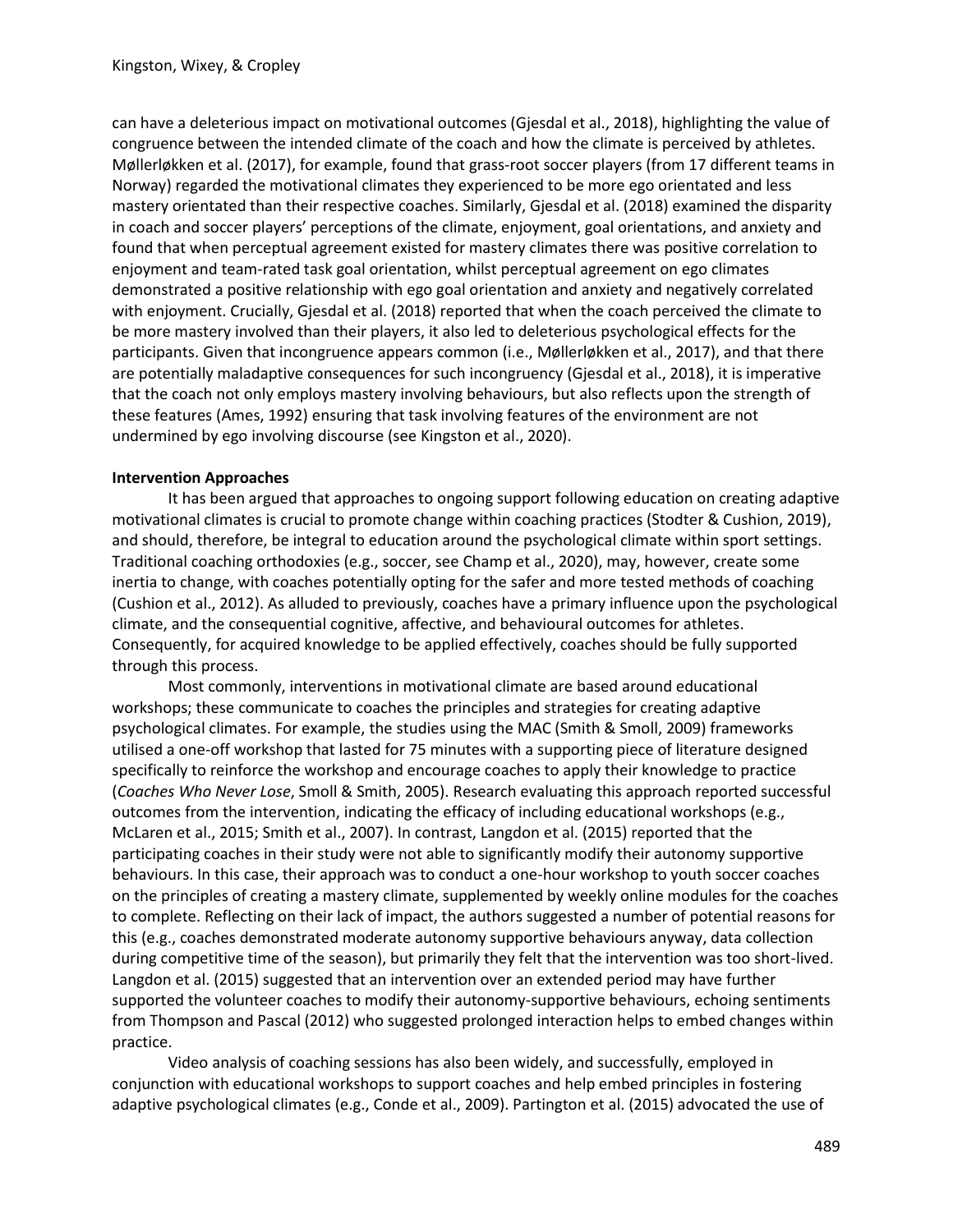video feedback after their longitudinal study with five coaches in an English Premier League soccer academy. Their systematic analysis of video footage using the coach analysis and intervention system (CAIS, Cushion et al., 2012) was not only well-received by the coaches, but also lead to positive changes in coaching practices (e.g., use of questioning, decrease in concurrent instructing). In their intervention study, Cecchini et al. (2014) also used video analysis as part of a combination of intervention strategies (e.g., workshops, pre-designed sessions, and video analysis) to successfully train the coaches on the principles and application of TARGET structures. The utilisation of video analysis aligns well with the dayto-day experiences of many coaches, and hence is likely to be an appealing approach. Regardless of the specific training model adopted, it appears that prolonged engagement, reviewing coaching in action, and ongoing support are important to embed the integration of autonomy-supportive behaviours into a coaching environment.

#### **Reflective Practice**

Reflective practice is an examination of self which transforms experiences into learning (Knowles et al., 2014). It can be defined temporally as *reflection-in-action* (reflecting during live coaching episodes), *reflection-for-action* (the critical consideration of prior learning and future targets to effectively plan for action), *reflection-on-action* (reflections that occur after a time the situation can be affected), and *retrospective reflection-on-action* (reflections on a specific period of multiple incidents such as a sporting season; see Cropley et al., 2018). As highlighted in the previous section on incongruence, when reflecting on the impact they have, coaches need to be aware that the climate they intend to foster may not transfer to the reality of the climate once they are in it (i.e., "the map is not the territory"; Andersen, 2006). Therefore, given the dynamic nature of psychological climates, coaches should be active (and reactive, see Smith & Smoll, 2012) to the evolving environment, and willing to shape the climate that they have agency to change (see Cropley et al., 2018). To support a coach's readiness to adapt the psychological climate during training or competition, coaches can consider developing their reflective practice capabilities. For example, although challenging (Cropley et al., 2016), reflection-in-action is a valuable mechanism for a coach to be able to utilise and is integral to the contextualisation and application of knowledge *in action*, which may help to bridge the theory to practice gap. A mechanism to support reflection-in-action that has received recent attention is the Think Aloud protocol (for a more extensive overview, see Whitehead et al., 2016). Think Aloud is a method that promotes reflection whilst coaches are within live coaching sessions and will be discussed, briefly, later in the chapter. Reflection-on or -for-action can be supported through a range of approaches that occur outside of the performance environment, and methods may include journals, mind-maps, visual cues, recordings, critical friends, or use of online blogs (Knowles et al., 2014). According to Andersen et al. (2004), if a coach has a positive attitude towards engaging in reflective practice (e.g., openmindedness; whole-heartedness; commitment to engage in a formal process of experiential learning), they will in turn develop as a reflective practitioner. Further, this ability to utilise reflection as a mode of practice will undoubtedly assist the coach in fostering the desired psychological climates for their athletes (Bowley et al., 2018).

# **Strategies to Develop Adaptive Psychological Climates**

The coach has significant influence over an athlete's motivational outcomes (Cronin & Allen, 2018) and thus it is imperative that they can create adaptive psychological climates for individuals to thrive. This chapter has considered two theories that have underpinned much of our knowledge on psychological climates to date (i.e., AGT and SDT), and in doing so examined the application of three espoused frameworks designed to support the promotion of adaptive psychological environments (i.e., TARGET, MAC, and Empowering Coaching™). Although they adopt different approaches, several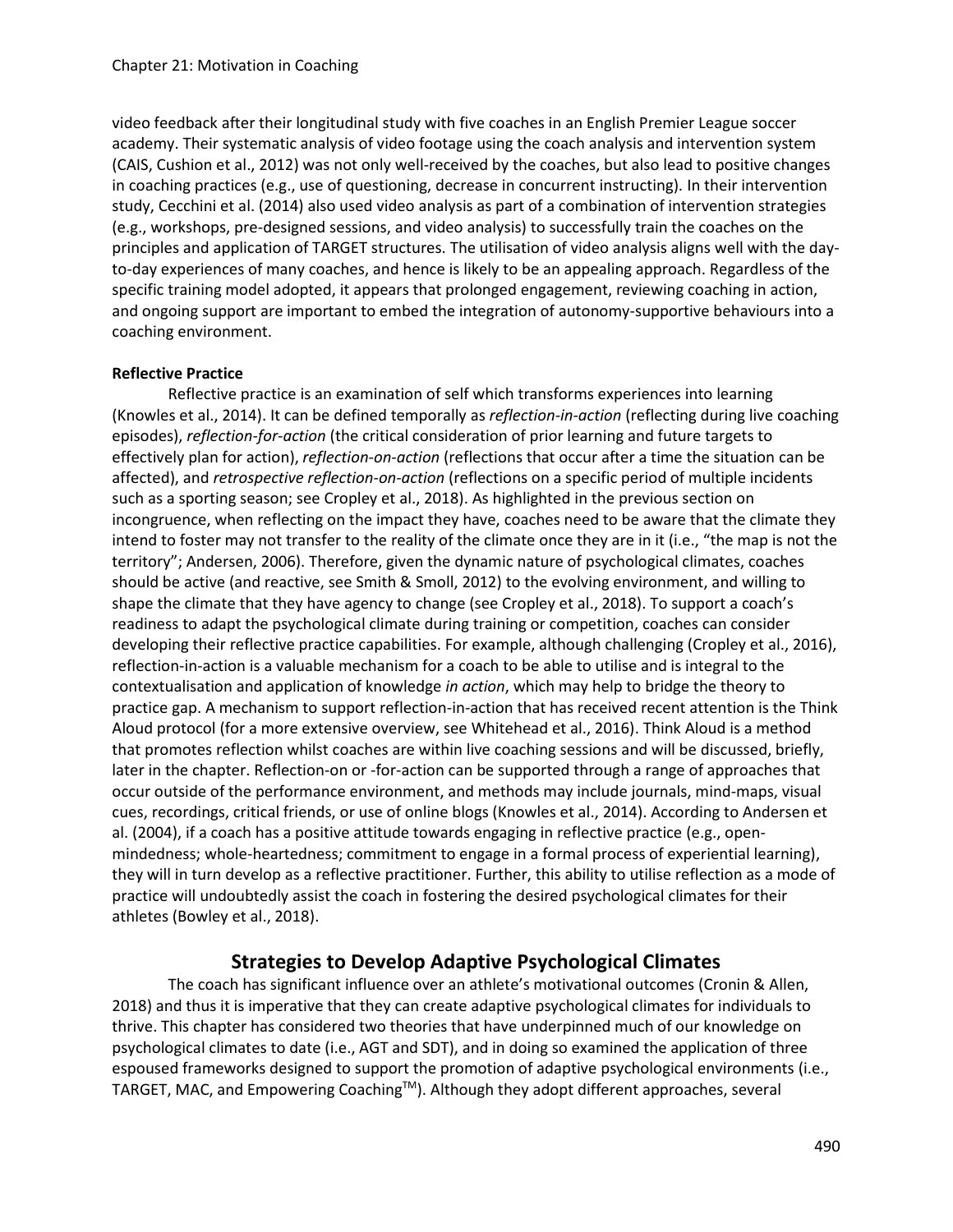common themes became evident, and it is these that we will scrutinise. They include: (a) task-involving features of the environment; (b) promoting autonomy for participants; (c) a focus upon effort; (d) coach behaviours; and (e) interpersonal coaching style. Moreover, based upon research to date, it was deemed important for coaches to be aware of the factors that can moderate their ability to foster a desired psychological climate (i.e., coach capabilities, elite level of participation, incongruence of perceptions, intervention approaches, and reflective practice). These considerations, along with the overlapping concepts, will help to inform the strategies presented in Table 21.1, with each being described in further detail to support their application to practice.

Strategies have been organised around three general themes: *design*; *coach-athlete interactions*; and *monitoring*. The strategies and guiding principles are informed by the most salient, and overlapping implications resulting from an interrogation of the literature. Our objective is to provide informed guidance on how to promote psychological climates that are associated with positive motivational outcomes for participants at any level of sport. One key feature of Table 21.1 is the inclusion of associated aversive behaviours (i.e., controlling coach behaviours, need-thwarting behaviours, ego-involving criteria). These characteristics are highlighted to increase awareness and facilitate understanding of the behaviours that may create a disempowering climate, such that coaches can more effectively gauge and recalibrate their psychological climate if required. Within the MAC (Smith & Smoll, 2006) and Empowering Coaching™ (Duda, 2013) programmes, emphasis is placed upon the coaches being self-aware, but also as Bartholomew et al. (2011, p.1469) highlighted, such aversive coach behaviours are not necessarily the "opposite side of the same coin" but rather they can co-occur alongside autonomy-supportive criteria. Further, knowledge of the potentially aversive behaviours alongside the associated strategies to promote autonomy supportive environments may help coaches in more competitive environments (e.g., elite youth sport) manage the psychological climate effectively.



Photo b[y cottonbro](https://www.pexels.com/@cottonbro?utm_content=attributionCopyText&utm_medium=referral&utm_source=pexels) fro[m Pexels](https://www.pexels.com/photo/fashion-man-people-woman-6764627/?utm_content=attributionCopyText&utm_medium=referral&utm_source=pexels)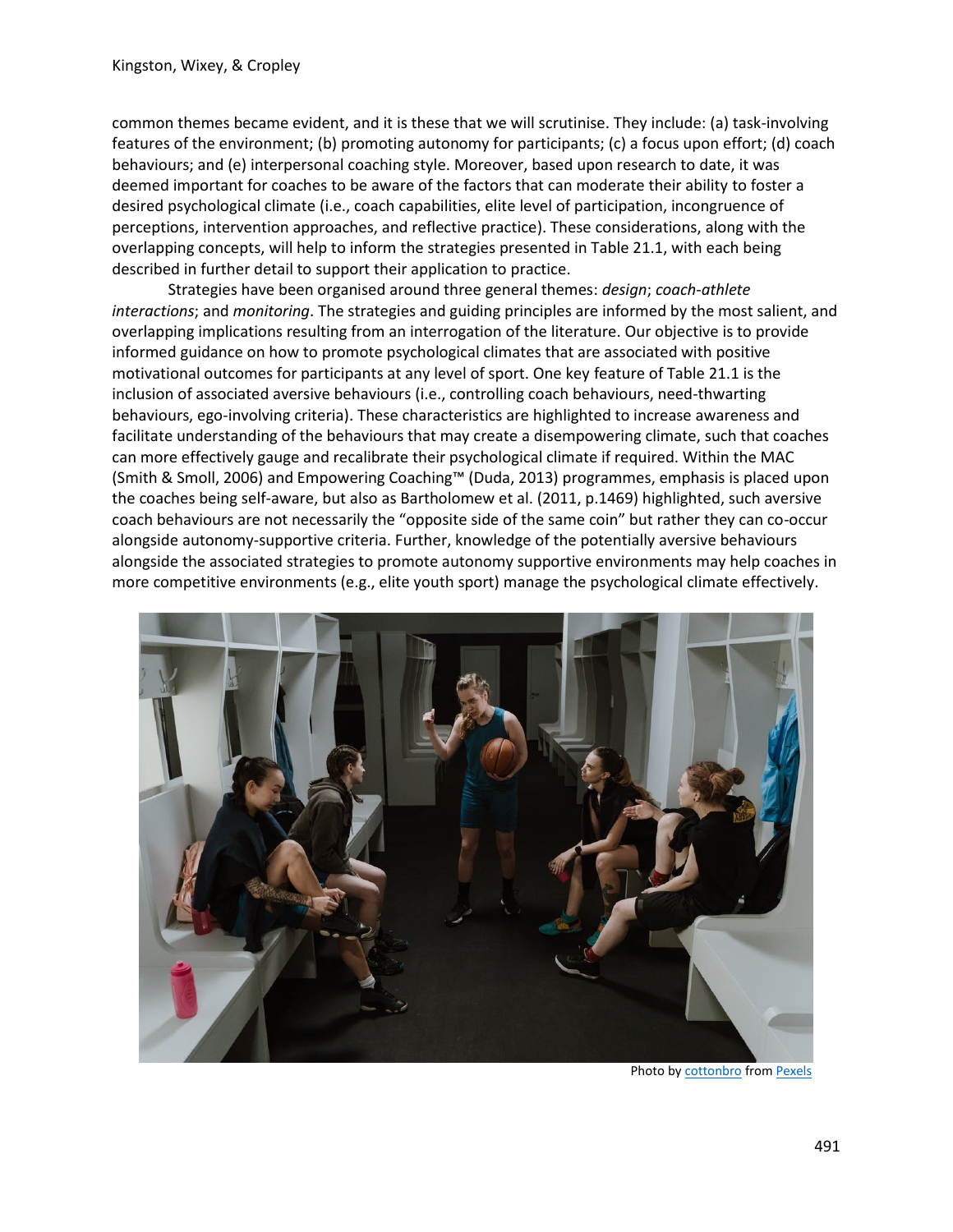#### **Design**

When designing the psychological climate, coaches need to have a clear destination in mind (i.e., "what I am seeking to achieve for these athletes?"). The coach can start by considering what some of the key features that they believe, over time, will be most effective for development of their athletes and achievement of this goal (e.g., "how is success represented?", "what key skills are we working on?"). This "curriculum" can consider level of participation, stage of development (see, Wylleman et al., 2004), and type of talent pathway (e.g., early specialisation). In planning individual sessions, coaches can then reflect on *where* their athletes are, *what* they currently require, and *how* the individual session fits into their overall curriculum. These steps may combat an *ad-hoc* approach to designing psychological climates, with the coach able to provide a structure that consistently promotes patterns of adaptive behaviours (Ames, 1992).

Embedded within the design of individual sessions should be a consideration for the personal goals of participants, and how to provide each athlete with the opportunity to develop towards or achieving their personal goals. While their goals may not be explicit within the session, as part of their development plans, players should be made aware of how they may facilitate goal achievement through session content and aims. Personal goals accompanied by a rationale from the coach (demonstrating greater involvement from the coach), may serve to enhance the relatedness for an athlete and give them a sense of belonging (Gilchrist & Mallett, 2017; Reinboth et al., 2004). It is, therefore, important to consider athlete goals at the design stage, rather than "shoehorning" them in after by only including the players as an afterthought. One final consideration for design relates to the structure of tasks or activities. Given their nuanced motivational impact, it is important that coaches reflect on the tasks they intend to prescribe to their athletes, ensuring activities are as far as practicable, challenging, varied, differentiated, and promote problem solving.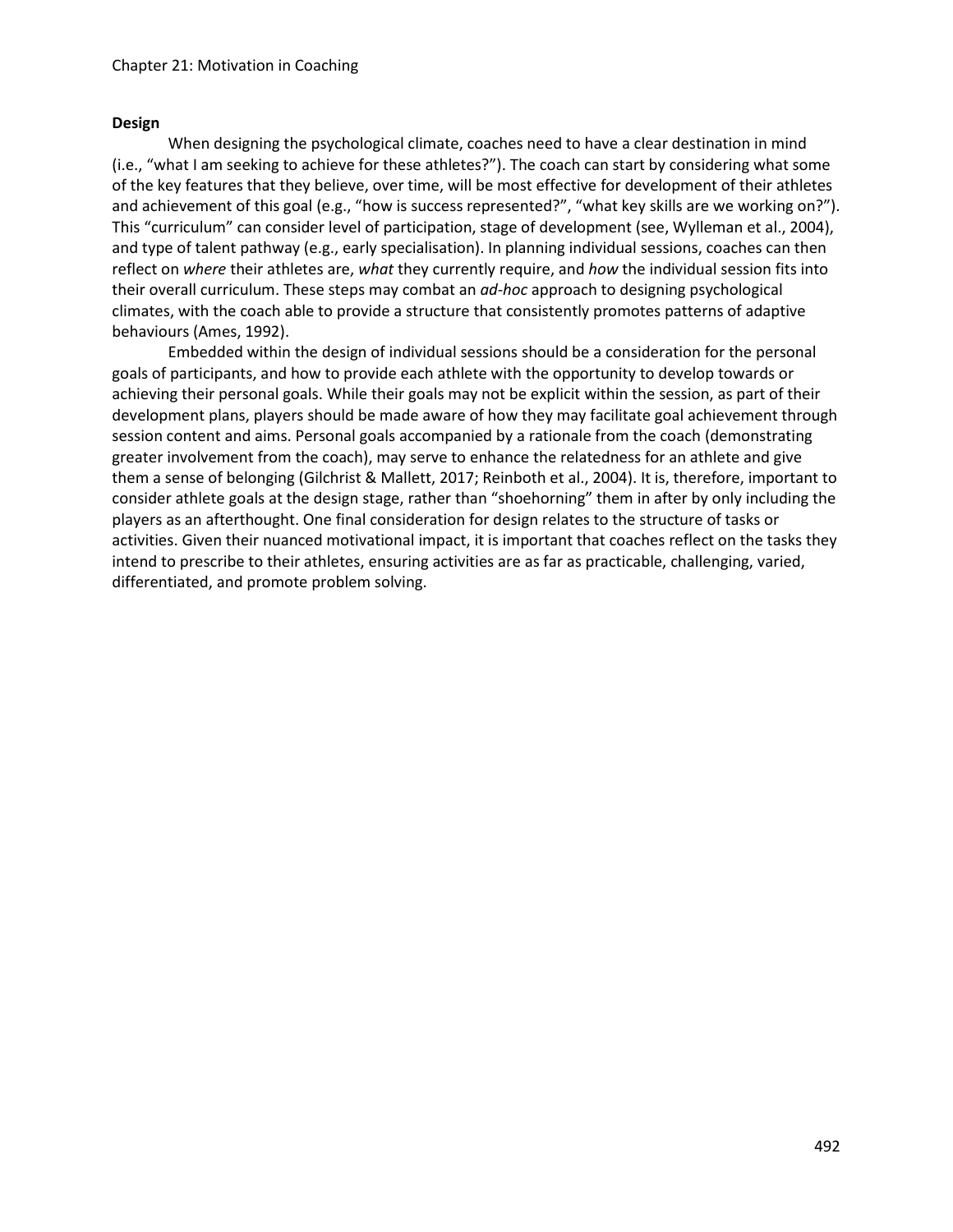# **Table 21.1**

*Strategies to Support the Development of Adaptive Psychological Climates Within Sport*

|        | Autonomy-<br><b>Supportive</b><br><b>Strategies</b> | <b>Guiding Principles</b>                                                                                                                                                                                                                                                                                                                                                                                                  | <b>Associated Aversive Coach</b><br><b>Behaviours</b>                                                                                                    | <b>Literature Informing</b><br><b>Espoused strategy</b>                                                                        |
|--------|-----------------------------------------------------|----------------------------------------------------------------------------------------------------------------------------------------------------------------------------------------------------------------------------------------------------------------------------------------------------------------------------------------------------------------------------------------------------------------------------|----------------------------------------------------------------------------------------------------------------------------------------------------------|--------------------------------------------------------------------------------------------------------------------------------|
| Design | Planning                                            | Consider: the stage of the athletes' development,<br>personalities, personal goals, and the experiences they<br>require<br>Map the intended psychological environments that<br>athletes will experience over time<br>Decide which features are going to be emphasised to<br>support the intended climate<br>Provision of stable and consistent autonomy supportive<br>climates<br>Plan how athlete's BPN will be satisfied | Ego-involving structures<br>emphasised<br>A (default) disempowering<br>environment                                                                       | Delrue et al. (2017); Into et<br>al. (2019); Kingston et al.<br>(2020); Ommundsen &<br>Roberts (1999); Smith &<br>Smoll (2012) |
|        | Goals                                               | Task objectives and rationale (for learning)<br>communicated, notably when tasks promote social<br>comparison.<br>Emphasis on individual skills & roles, with ongoing<br>guidance relative to personal goals.<br>Reflective thinking re: goals and skill development is<br>encouraged and supported through monitoring of<br>goals.                                                                                        | Goals are norm-referenced<br>Focus solely on the outcome<br>No individualised goals                                                                      | Ames (1992); Kingston et al.<br>(2020); Mageau &<br>Vallerand (2003)                                                           |
|        | Structure                                           | Task-focused and cooperative Sessions/tasks should be<br>varied and challenging, promoting problem-solving<br>Instructions - clear, with expectations of learning<br>included.<br>Defined progressions with creativity encouraged where<br>possible.                                                                                                                                                                       | Monotonous activities with<br>little challenge<br>Coach has dominant<br>presence during activity<br>Learning or progress is not<br>communicated or clear | Ames (1992); Kingston et al.<br>(2020); Mageau &<br>Vallerand (2003)                                                           |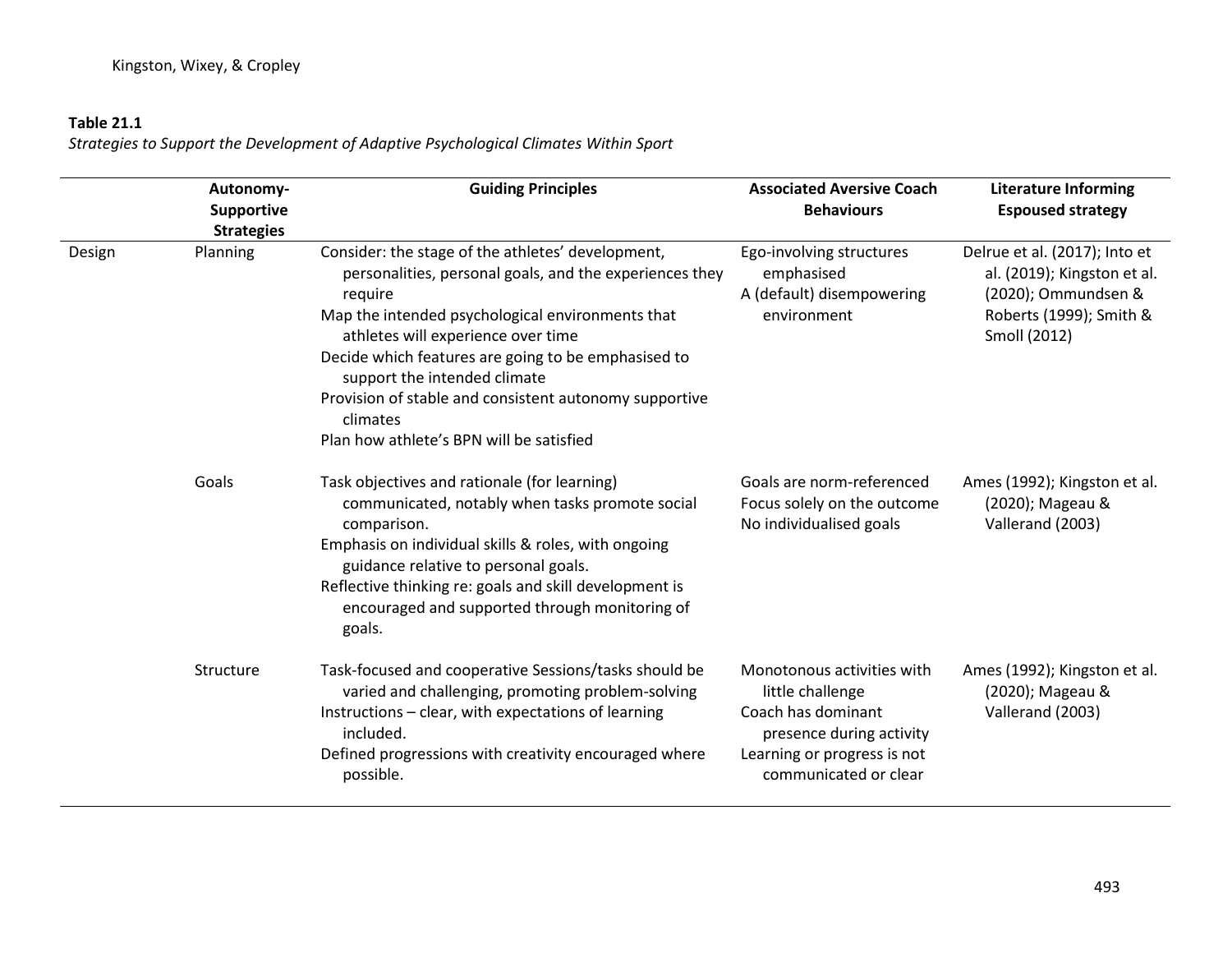## **Table 21.1 (continued)**

| Coach-athlete<br>Interactions | Relationships | Get to know your athletes<br>Afford time to communicate equitably with all athletes<br>Use of humour<br>Be empathetic                                                                                                                                                                                                    | Use of sarcasm without prior<br>knowledge that it will be<br>positively received by<br>athlete<br>Conditional regard<br>Intimidation<br>Making athletes feel isolated                                                        | Bartholomew et al. (2010);<br>Becker (2013); Deci &<br>Ryan (2002); Keegan et<br>al. (2014); Morgan<br>(2017); Mageau &<br>Vallerand (2003)                                               |
|-------------------------------|---------------|--------------------------------------------------------------------------------------------------------------------------------------------------------------------------------------------------------------------------------------------------------------------------------------------------------------------------|------------------------------------------------------------------------------------------------------------------------------------------------------------------------------------------------------------------------------|-------------------------------------------------------------------------------------------------------------------------------------------------------------------------------------------|
|                               | Feedback      | General encouragement and support throughout group<br>situations/practices<br>Recognition given for effort, persistence and effective<br>problem-solving.<br>Focused on task requirements, with links made to<br>individual roles and personal goals.<br>Feedback should be unconditionally positive, and<br>meaningful. | Public and negative, verbal<br>and non-verbal, feedback<br>Players recognised for<br>outperforming others<br>Select few athletes receive<br>praise<br>Draw attention to mistakes<br>with public and punitive<br>consequences | Ames (1992); Bartholomew<br>et al. (2010); Deci & Ryan<br>(2002); Duda (2013);<br>Mageau & Vallerand<br>(2003); Smith & Smoll<br>(1996); Smith & Smoll<br>(2012); Smoll & Smith<br>(2020) |
|                               | Empowerment   | Rationale provided for tasks, with opportunity for player<br>input.<br>Authentic opportunities for player decision-making, e.g.,<br>timing or nature of progressions.<br>Acknowledgment and value attached to player<br>perspectives.                                                                                    | No opportunity for players to<br>self-regulate their<br>learning<br>Inauthentic/contrived<br>opportunities for athlete<br>input<br>Exerting excessive control                                                                | Ames (1992); Bartholomew<br>et al. (2010); Deci and<br>Ryan (2002); Duda<br>(2013); Into et al.,<br>(2020); Kingston et al.<br>(2020); Mageau &<br>Vallerand (2003)                       |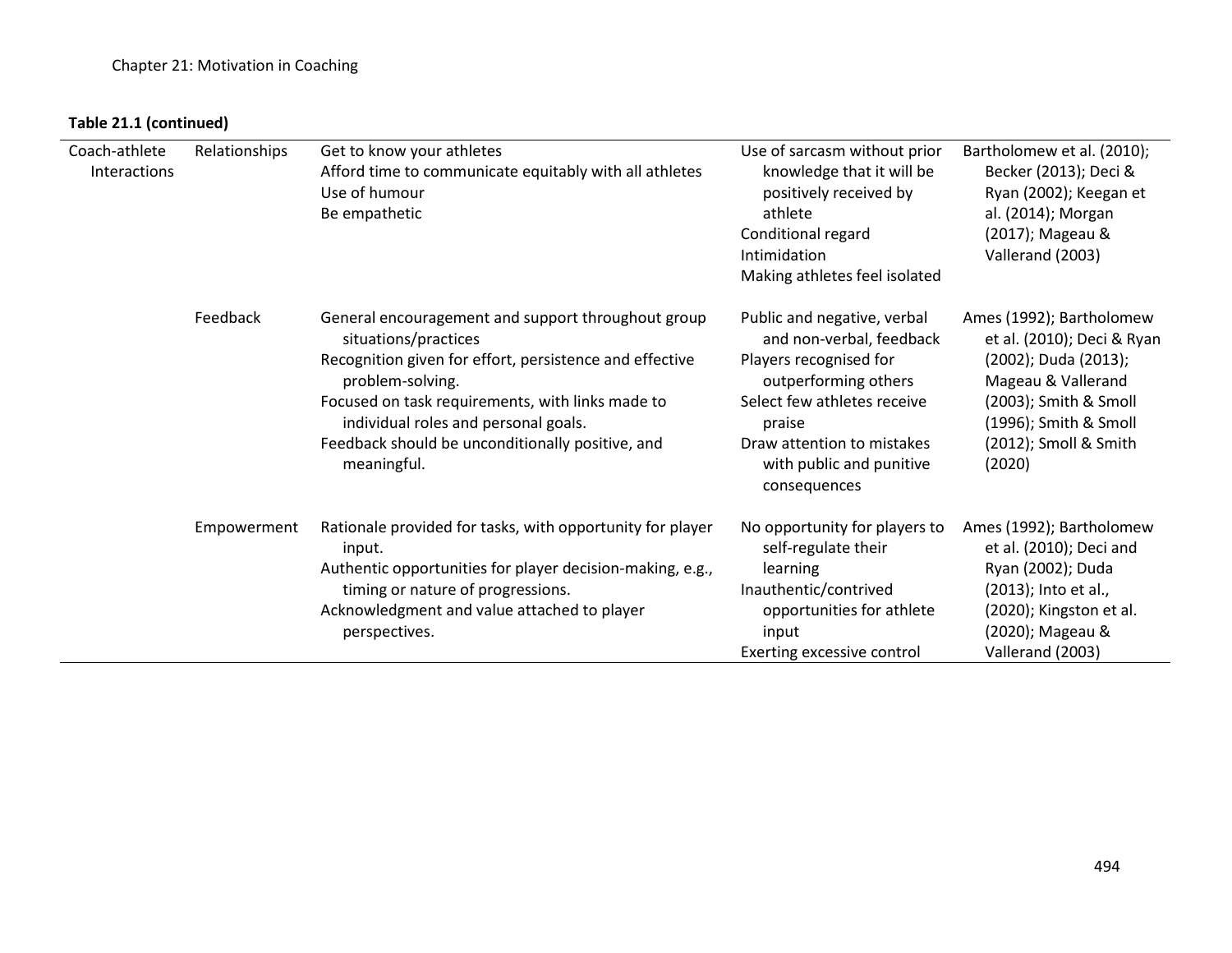# **Table 21.1 (continued)**

| Monitoring | Reflection-On-<br>action  | Reflect upon the climate created against the desired outcomes, and note any changes to<br>make for the next session<br>Use of video footage to analyse climate created<br>Utilise other coaches or sport psychologists to provide feedback<br>Reflect on individual psychological development of athletes | Duda (2013); Knowles et al.<br>(2014); Stodter &<br>Cushion (2019);<br>Partington et al. (2015);<br>Smith & Smoll (2012);<br>Whitehead et al. (2016) |
|------------|---------------------------|-----------------------------------------------------------------------------------------------------------------------------------------------------------------------------------------------------------------------------------------------------------------------------------------------------------|------------------------------------------------------------------------------------------------------------------------------------------------------|
|            | Reflection-For-<br>action | Consider the design of the curriculum and how knew knowledge can be integrated into that<br>plan<br>Apply what has been learnt from reflecting-on-action                                                                                                                                                  |                                                                                                                                                      |
|            | Reflection-In-<br>action  | Interpret the status of the climate and salient features<br>Continually review ways to emphasise autonomy-supportive features of the climate<br>Remain active and aware of evolving ego climate                                                                                                           |                                                                                                                                                      |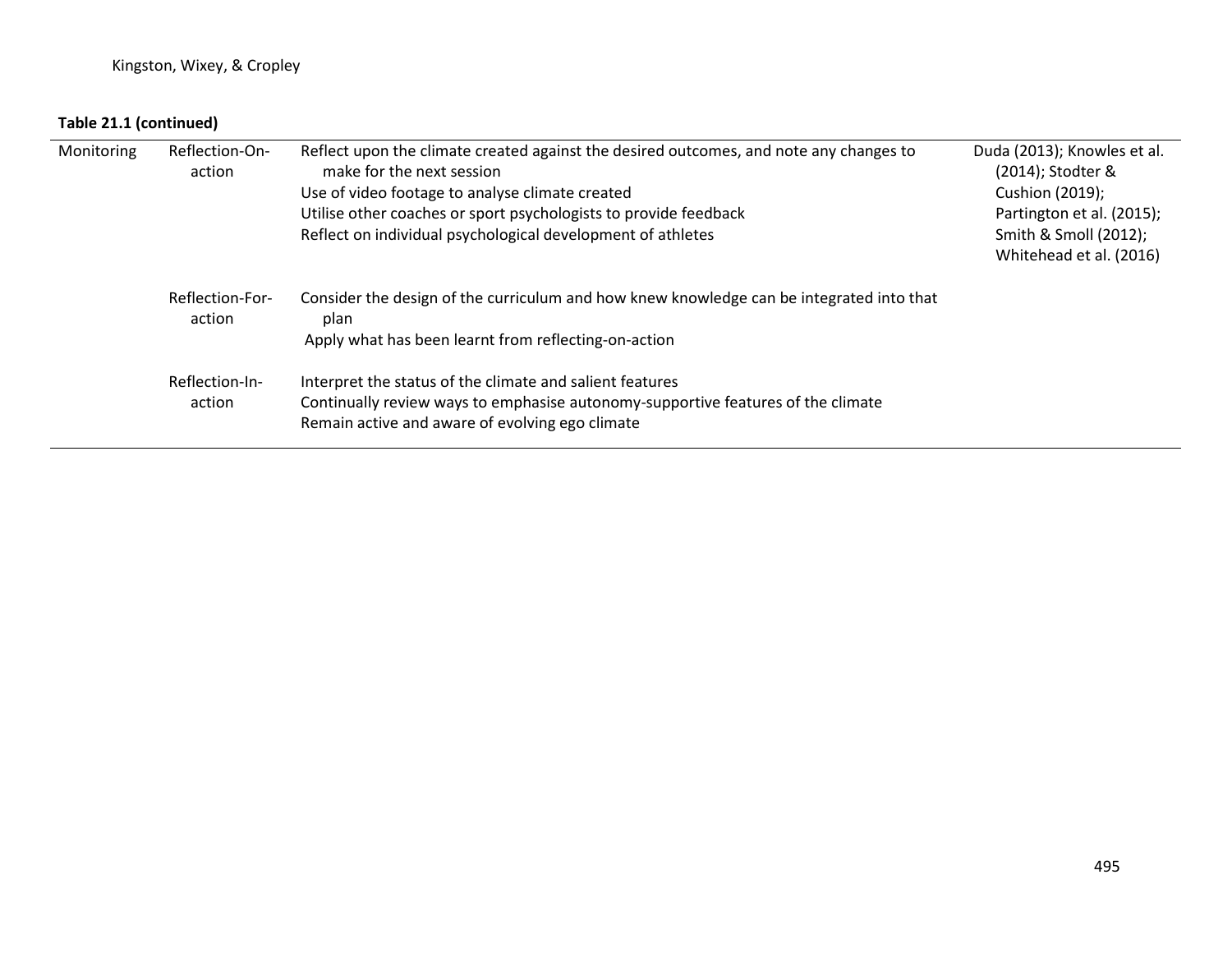#### **Coach-Athlete Interactions**

Given that motivational outcomes are idiosyncratic (Keegan et al., 2014), knowing your athlete becomes an important part of creating an adaptive psychological climate (Becker, 2013; Morgan, 2017). Coaches are advised to work on building and maintaining high quality relationships, communicating equitably with each individual participant. Specifically, Jowett (2017) has highlighted that high quality relationships are founded on closeness (e.g., depth of emotional attachment); commitment (e.g., dedication to maintaining the relationship over time); complementarity (e.g., cooperative and effective interaction); and co-orientation (e.g., shared principles for goal striving). Where possible, coaches should strive to afford time and space to get to know their athletes and to build relationships. For example, age-appropriate humour could facilitate the building of relationships potentially playing a crucial role in making the more "serious" of sport environments more palatable for performers to commit to (Morgan, 2017; Ronglan & Aggerholm, 2013; Ronglan & Aggerholm, 2014). However, despite good intentions, coaches should be aware that humour *at someone* (Ronglan & Aggerholm, 2014) may be counterproductive. Indeed, Owusu-Sekyere and Gervis (2016) found that elite youth soccer coaches used banter as the primary method of developing a players' mental toughness; a behaviour that the authors suggested to be more aligned to a form of emotional abuse. It is important to recognise that such banter or other forms of ridicule may have deleterious effects, undermining the sense of relatedness an athlete may have towards a group or their coach (Ronglan & Aggerholm, 2013).

A more general principle is that coaches should seek to provide opportunities for individual and positive feedback, while understanding that positive feedback also includes instructional guidance (Becker, 2013). Public feedback relating to mastery behaviours (e.g., high effort levels, ability to overcome mistakes, and problem-solving) can help develop an athlete's perceptions of competence (Reinboth et al., 2004). In contrast, coaches are discouraged from drawing public attention to mistakes or employing punitive measures (e.g., verbal abuse or physical punishments) as a form of feedback; controlling-behaviours such as these have been reported to undermine (thwart) individual's basic psychological needs with resultant negative psychological outcomes (Bartholomew et al., 2011).

When interacting with their athletes, coaches are encouraged to facilitate a sense of empowerment within every athlete; this translates to the athlete having a feeling ownership over their own development and choice within the specific achievement environment (Morgan, 2017). Empowerment is a characteristic described in both AGT (Nicholls, 1984) and SDT (i.e., BPNT, Deci & Ryan, 1985; 2000; Ryan & Deci, 2020) literature and represented under the authority structure within the TARGET framework. To help empower, coaches can provide space for athletes to share their thoughts while they actively listen, value, and act (authentically) upon the athlete's opinions (Duda, 2013; Morgan, 2017). Such opportunities may arise during one-to-one interactions with athletes, for example during feedback or general conversations, or during team discussions such as water breaks, performance analysis sessions, or team talks (see Middlemas & Harwood, 2017). Coaches can also adapt their session design to provide opportunities for athlete ownership. This may come in the form of giving time for athletes to work on a skill of their choice, providing options regarding how to progress the practice, giving opportunity for athletes to feedback to the coach during sessions, or overtly employing suggestions made by athletes.

As much as focusing on empowerment, coaches should be aware of the disempowering climates that competition environments can elicit (Gjesdal et al., 2018; Smith et al., 2017). They should readily employ mastery coaching behaviours that can go some way to buffering against the motivational impact of a situation that naturally focuses upon norm-referenced competence (i.e., winning). In these instances, coaches may wish to orchestrate opportunities to interact individually with athletes (e.g., before competition, during breaks, or post competition) to provide positive and instructional information or feedback. If available, assistant coaches can be deployed to maximise interactions with individual athletes. When opportunities for one-to-one communication are minimal, given the public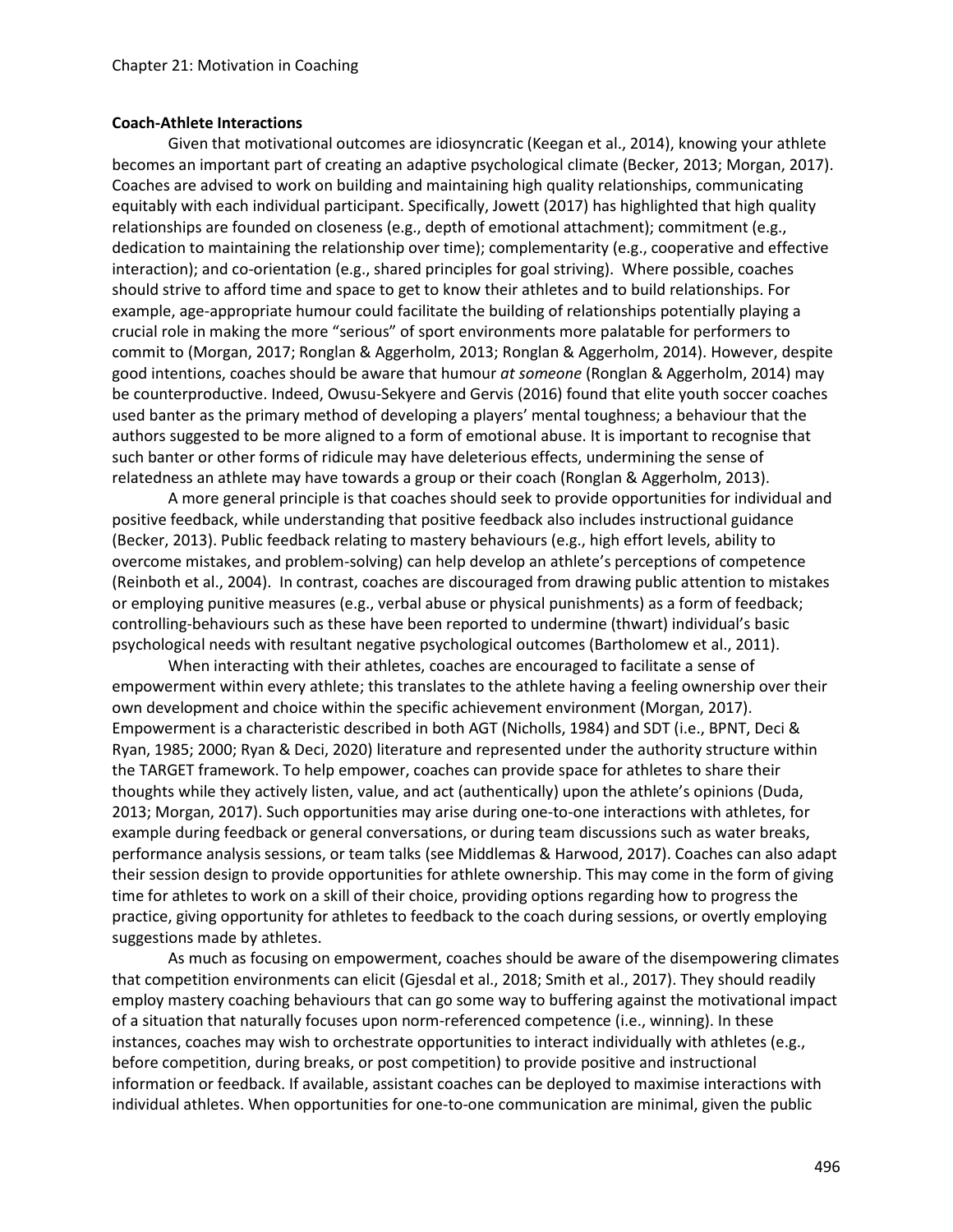nature of competition, coaches are encouraged to only provide positive and general public feedback during events. Considering the challenges of interacting with athletes during competition, peerinteractions become an important feature of the team sport environment. Coaches may want to work with athletes (in training at first) on how to effectively communicate with one another during competition, asking athletes to recognise adaptive behaviours in one another (e.g., effort and overcoming of mistakes), and to give each other task-focused and positive feedback.

#### **Monitoring**

The motivational climate is a dynamic component of an achievement environment and therefore requires constant monitoring, appraising, and actioning (Smith et al., 2015). Coaches should try to be active agents within the achievement environment, acting as a bridge between the physical environment they set up (i.e., the drills) and the perceived motivational climate of athletes (i.e., how success is perceived to be determined).

To further support their management of the climate it is recommended that coaches develop their ability to reflect *in-action* (Schön, 1984). The employment of the Think Aloud protocol (Whitehead et al., 2016) may be a useful process to undertake to enhance reflective practice and support the management of the psychological climate. In short, Think Aloud requires coaches to concurrently talk through what they are thinking during a practice (for a full overview of the programme we refer readers to Whitehead et al., 2016). Coaches wishing to monitor their psychological climate might narrate to a microphone, or if unavailable, to an assistant coach or to themselves. Narrations might include the key influencers of the psychological climate, for example: "What are athletes being recognised for?", "How are the players being evaluated?", "What autonomy do the athletes currently have?". Coaches can then review their own action plan, and how they may combat any potential disempowering or needthwarting features that are present. Indeed, the programme itself may help prevent autonomy or need thwarting coach behaviours. Indeed, participants in Whitehead et al.'s (2016) study reported that the explicit commentary made them pause before they delivered harsh feedback to athletes.

Following reflection-in-action it is suggested coaches engage in *reflection-on-action*, a retrospective type of reflective practice which occurs outside of a situation that can no longer be influenced (Knowles et al., 2014; Whitehead et al., 2016). In relation to the topic of the current chapter, a coach can reflect upon their design, interactions, and monitoring of the psychological climate, considering the extent to which the climate they fostered supported the intended aims (see Gilbourne et al., 2013). The principles outlined in Table 21.1 might serve as a useful starting point, (e.g., "Was my feedback positive throughout that session?", "Were there any individuals who I gave negative and public feedback to?"). The medium that coaches reflect through is their prerogative, examples include pen and paper notes, journals, social networks, mind-maps, photographs, or recordings (Cropley et al., 2018). Having gone through this reflection-on-action process, coaches can then systematically consider how to action what they have learnt in practice, a process of *reflection-for-action*. This may require coaches to reflect upon their curriculum (perhaps with peers) and appraise how they may integrate what knowledge they have acquired from reflecting-on-action into future psychological climates. Ultimately, just like planning and implementing strategies to support the psychological climate, the development of the climate itself will therefore become an iterative process, it evolving as the coach develops as a reflective practitioner.

#### **Conclusion**

The coach has a considerable influence over the psychological environment experienced by athletes, and therefore has significant responsibility to promote adaptive environments that promote positive cognitive, behavioural, and affective outcomes for those involved. This chapter has sought to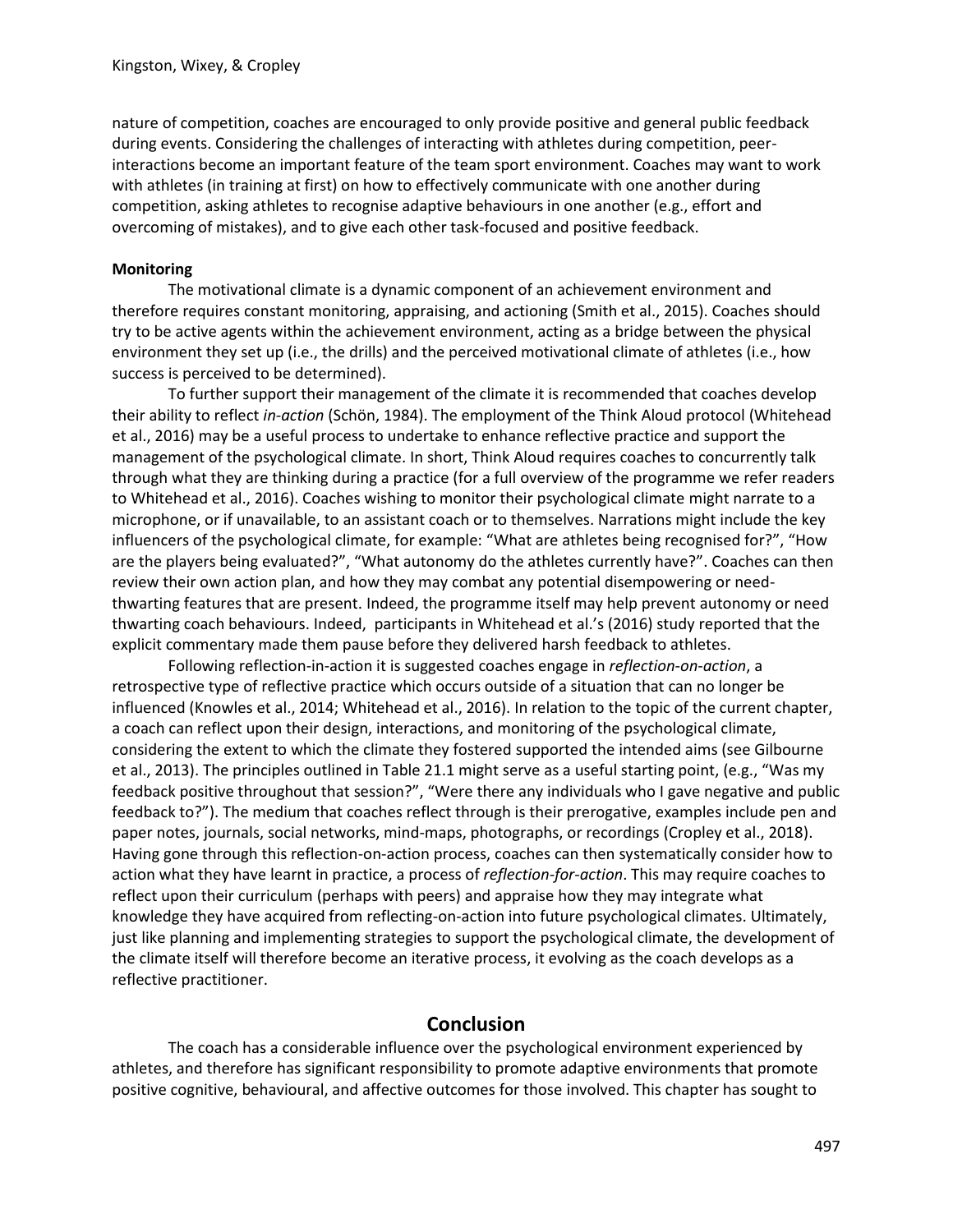provide an overview of the central theories that have underpinned much of the research regarding psychological climates to date, along with a description of the frameworks, and as discussion of their efficacy in promoting adaptive environments. Further considerations were also discussed to provide the coach practitioner with a more rounded view to better support their application of acquired knowledge. The chapter culminated in advocating several strategies, each with guiding principles, to support the creation of autonomy-supportive environments. These strategies were also aligned to disempowering coach behaviours to prompt greater self-awareness amongst coaches, which, it is anticipated, will assist coaches to calibrate and manage their impact on psychological climates.

Coaches are the gatekeepers to the positive psychological outcomes that sport participation can bring to individuals. We would encourage coaches at all level to consider how they might apply the principles outlined in this chapter, not just for the benefit of their players' motivation, performance and psychological well-being, but also for their own.

# **Learning Exercises**

- 1. How has research, underpinned by AGT and SDT, informed our knowledge of psychological environments to date?
- 2. What are the commonalities in terms of strategies advocated according to the AGT and SDT approaches to promoting effective coaching environments?
- 3. What strategies can coaches employ to support their development of an adaptive psychological environment?
- 4. Within your own coaching practice, which strategies are you going to prioritise to support the promotion of an adaptive psychological environment in training?
- 5. Which strategies will you aim to emphasise within competition to help foster an adaptive psychological climate for athletes?

# **Further Reading**

- Keegan, R. J., Harwood, C. G., Spray, C. M., & Lavallee, D. E. (2009). A qualitative investigation exploring the motivational climate in early career sports participants: Coach, parent and peer influences on sport motivation. *Psychology of Sport and Exercise, 10*(3), 361–372. <https://doi.org/doi/10.1016/j.psychsport.2008.12.003>
- Kingston, K., Wixey, D. J., & Morgan, K. (2020). Monitoring the climate: Exploring the psychological environment in an elite soccer academy. *Journal of Applied Sport Psychology, 32*(3) 1–34. <https://doi.org/10.1080/10413200.2018.1481466>
- Morgan, K. (2017). Reconceptualizing motivational climate in physical education and sport coaching: An interdisciplinary perspective. *Quest, 69*(1), 95–112. <https://doi.org/10.1080/00336297.2016.1152984>
- Roberts, G. C. (2012). Motivation in sport and exercise from an achievement goal perspective: After 30 years, where are we? In G. C. Roberts & D. C. Treasure (Eds.), *Advances in motivation in sport and exercise* (pp. 5–58). Leeds, UK: Human Kinetics.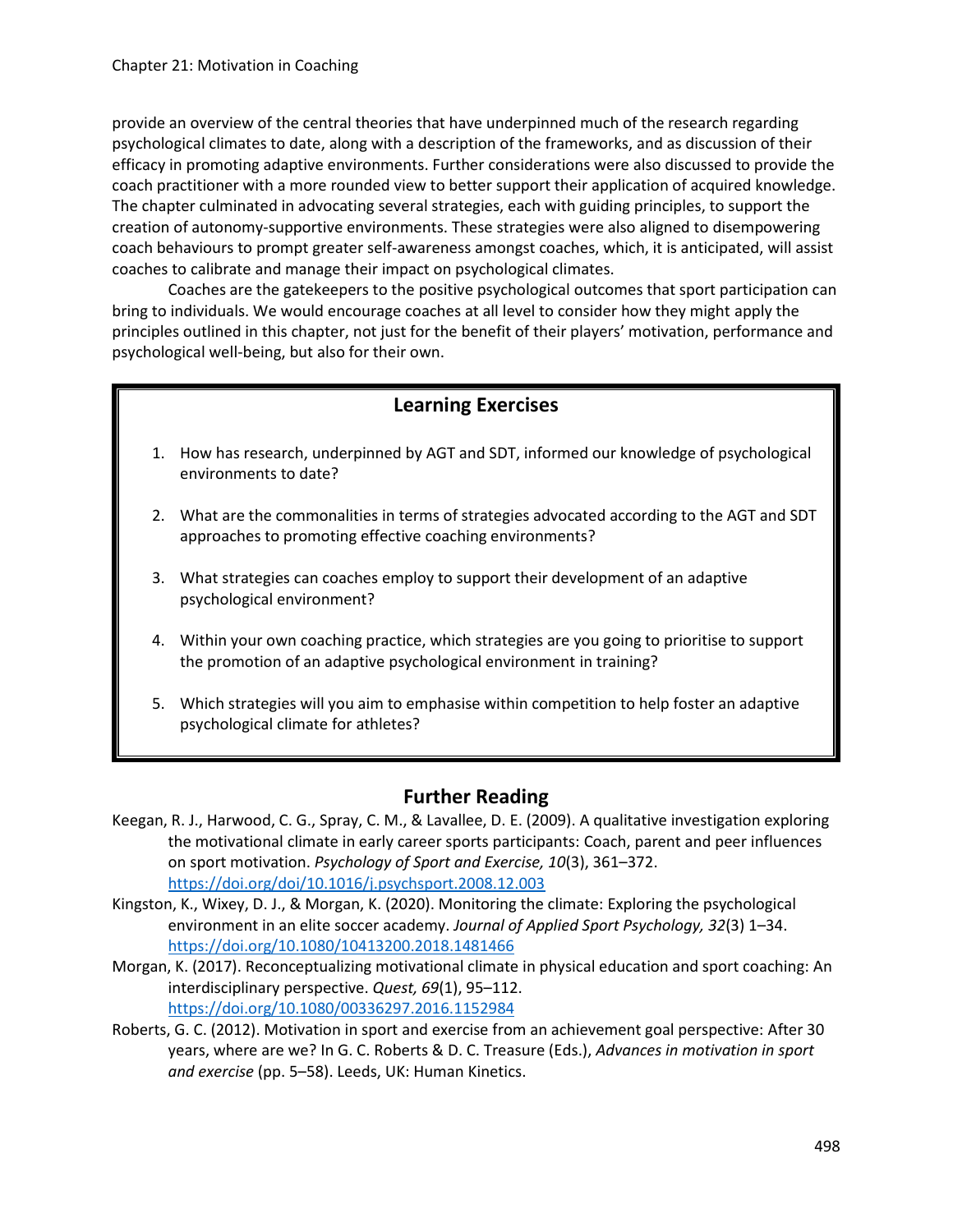Smoll, F. L., Smith, R. E., & Cumming, S. P. (2007). Effects of a motivational climate intervention for coaches on changes in young athletes' achievement goal orientations. *Journal of Clinical Sport Psychology*, *1*(1), 23–46.<https://doi.org/10.1123/jcsp.1.1.23>

## **References**

- Adams, A., & Carr, S. (2017). Football friends: Adolescent boys' friendships inside an English professional football (soccer) academy. *Soccer & Society, 20*(3), 471–493. <https://doi.org/10.1080/14660970.2017.1331164>
- Adie, J. W., Duda, J. L., & Ntoumanis, N. (2008). Autonomy support, basic need satisfaction, and the optimal functioning of adult male and female sport participants: A test of Basic Needs Theory. *Motivation and Emotion, 32*(3), 189–199. <https://doi.org/10.1007/s11031-008-9095-z>
- Ames, C. (1992). Achievement goals, motivational climate, and motivational processes. In G.C. Roberts (Ed.), *Advances in motivation in sport and exercise* (pp. 161–176). Human Kinetics.
- Andersen, M. (2006). What's it like out there? Making the terra incognita more firma. *The Sport and Exercise Scientist*, *9*, 10–11.
- Anderson, A., Knowles, Z., & Gilbourne, D. (2004). Reflective practice for applied sport psychologists: A review of concepts, models, practical implications and thoughts on dissemination. *The Sport Psychologist*, *18*(2), 188–203.<https://doi.org/10.1123/tsp.18.2.188>
- Appleton, P. R., & Duda, J. L. (2016). Examining the interactive effects of coach-created empowering disempowering climate dimensions on athletes' health and functioning. *Psychology of Sport and Exercise, 26*, 61–70[. https://doi.org/10.1016/j.psychsport.2016.06.007](https://doi.org/10.1016/j.psychsport.2016.06.007)
- Baker, J., Cobley, S., & Fraser-Thomas, J. (2009). What do we know about early sport specialization? Not much! *High Ability Studies, 20*(1), 77–89.<https://doi.org/10.1080/13598130902860507>
- Balaguer, I., Crespo, M., & Duda, J. L. (1999). Motivational climate and goal orientations as predictors of perceptions of improvement, satisfaction and coach ratings among tennis players. *Scandinavian Journal of Medical Science in Sport, 9*(6), 381–388[. https://doi.org/10.1111/j.1600-](https://doi.org/10.1111/j.1600-0838.1999.tb00260.x) [0838.1999.tb00260.x](https://doi.org/10.1111/j.1600-0838.1999.tb00260.x)
- Bartholomew, K. J., Ntoumanis, N., Ryan, R.M., Bosch, J, A. & Thøgersen-Ntoumani, C. (2011). Selfdetermination theory and diminished functioning: The role of interpersonal control and psychological need thwarting. *Personality and Social Psychology Bulletin*, *37*(11), 1459–1473. <https://doi.org/10.1177%2F0146167211413125>
- Becker, A. J. (2013). Quality coaching behaviours. In P. Potrac, W. Gilbert, & J. Denison (Eds.), *Routledge handbook of sports coaching* (pp. 184-195). Routledge.
- Bissett, J. E., Kroshus, E., & Hebard, S. (2020). Determining the role of sport coaches in promoting athlete mental health: A narrative review and Delphi approach. *BMJ Open Sport and Exercise Medicine, 6*(1).<https://doi.org/10.1136/bmjsem-2019-000676>
- Bowley, C., Cropley, B., Neil, R., Hanton, S., & Mitchell, I. (2018). A life skills development programme for youth football coaches: Programme development and preliminary evaluation. *Sport and Exercise Psychology Review, 14*(2), 3–22.
- Callender, S. S. (2010). The early specialization of youth in sports. *Athletic Training and Sport Health Care: The Journal of the Practicing Clinician, 2*(6), 255–257.
- Cecchini, J. A., Fernandez-Rio, J., Mendez-Gimenez, A., Cecchini, C., & Martins, L. (2014). Epstein's TARGET framework and motivational climate in sport: Effects of a field-based, long-term intervention program. *International Journal of Sport Science and Coaching, 9*(6), 1325–1340. <https://doi.org/10.1260/1747-9541.9.6.1325>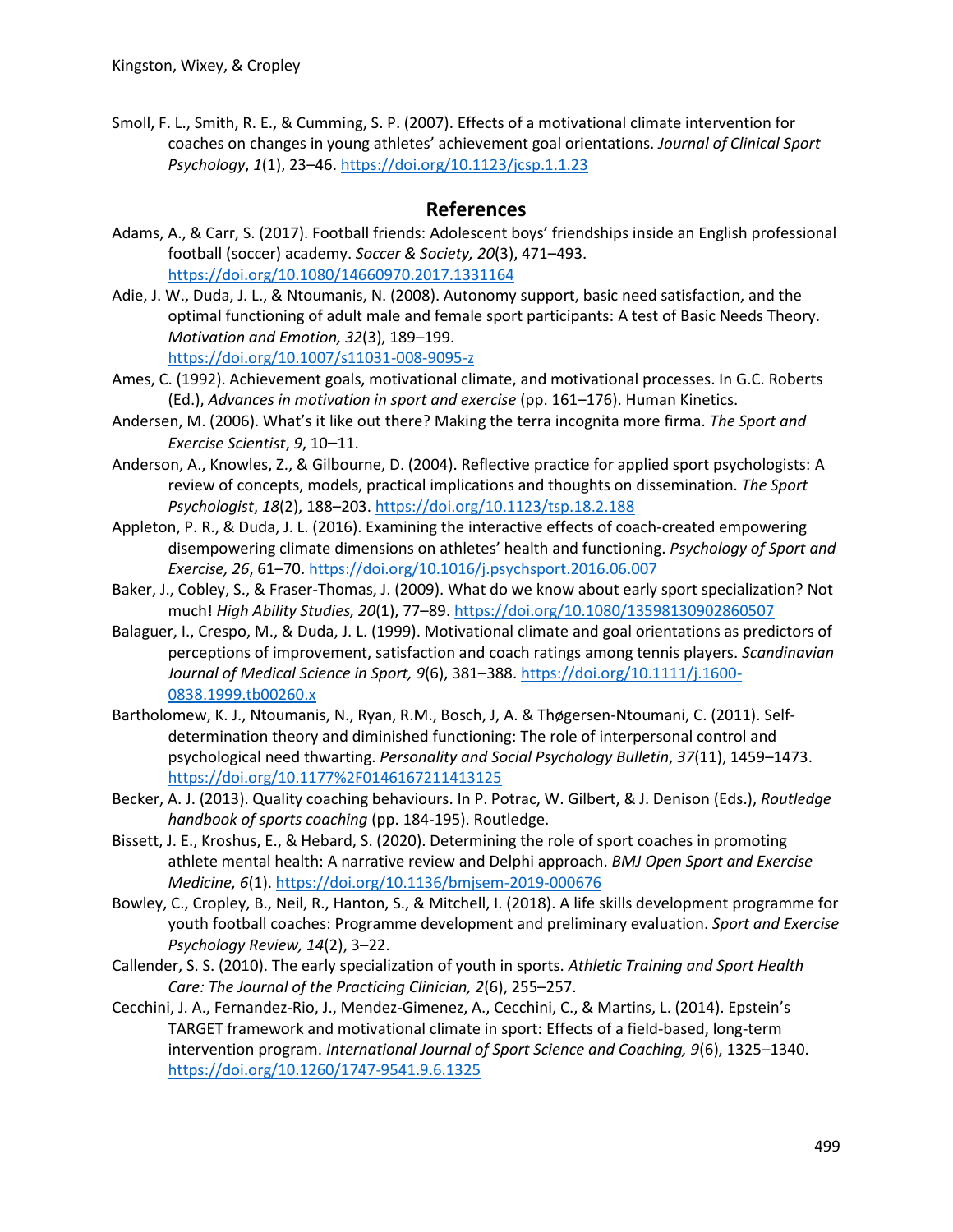- Champ, F. M., Nesti, M. S., Ronkainen, N. J., Tod, D. A., & Littlewood, M. A. (2020). An exploration of the experiences of elite youth footballers: The impact organizational culture. *Journal of Applied Sport Psychology, 32*, 146–167[. https://doi.org/10.1080/10413200.2018.1514429](https://doi.org/10.1080/10413200.2018.1514429)
- Coatsworth, J. D., & Conroy, D. E. (2009). The effects of autonomy-supportive coaching need satisfaction and self-perceptions on initiative and identity in youth swimmers. *Developmental Psychology, 45*(2), 320–328.<https://doi.org/10.1037/a0014027>
- Conde, C., Almagro, B. J., Saenz-Lopez, P., & Castillo, E. (2009). Intervention and evaluation of the motivational climate transmitted by a basketball coach. *Revista de Psicologia del Deporte, 18*(supplement), 357-361.
- Conroy, D. E., & Coatsworth, J. D. (2007). Assessing autonomy-supportive coaching strategies in youth sport. *Psychology of Sport and Exercise, 8*(5), 671–684. <https://doi.org/10.1016/j.psychsport.2006.12.001>
- Cronin, L. D., & Allen, J. (2015). Developmental experiences and well-being in sport: The importance of the coaching climate. *Sport Psychologist, 29*(1), 62–71. <http://doi.org/10.1123/tsp.2014-0045>
- Cronin, L. D., & Allen, J. (2018). Examining the relationships among the coaching climate, life skills development and well-being in sport. *International Journal of Sport Science and Coaching, 13(*6), 815–827.<https://doi.org/10.1177%2F1747954118787949>
- Cropley, B., Miles, A., & Knowles, Z. (2018). Making reflective practice beneficial. In R. Thelwell & M. Dicks (Eds.), *Professional advances in sports coaching: Research and practice* (pp. 377-396). Routledge.
- Cropley, B., Miles, A., & Nichols, T. (2015). Learning to learn: The coach as a reflective practitioner. In J. Wallace & J. Lambert (Eds.), *Becoming a sports coach* (pp. 11–26). Routledge.
- Curran, T., Hill, A. P., Hall, H. K., & Jowett, G. E. (2015). Relationships between the coach-created motivational climate and athlete engagement in youth sport. *Journal of Sport and Exercise Psychology, 37*(2), 193–198[. https://doi.org/10.1123/jsep.2014-0203](https://doi.org/10.1123/jsep.2014-0203)
- Cushion, C. J., Ford, P. R., & Williams, A. M. (2012). Coach behaviours and practice structures in youth soccer: Implications for talent development. *Journal of Sports Sciences, 30*(15), 1631–1641. <https://doi.org/10.1080/02640414.2012.721930>
- Cushion, C., Harvey, S., Muir, B., & Nelson, L. (2012). Developing the coach analysis and intervention system (CAIS): Establishing validity and reliability of a computerised systematic observation instrument. *Journal of Sports Sciences*, *30*(2), 201–216. <https://doi.org/10.1080/02640414.2011.635310>
- Cushion, C., & Jones, R.L. (2006). Power, discourse, and symbolic violence in professional youth soccer: The case of Albion football club. *Sociology of Sport Journal, 23*(2), 142–161.
- d'Arippe-Longueville, F., Fournier, J. F., & Doubis, A. (1998). The perceived effectiveness of interactions between expert French judo coaches and elite female athletes. *The Sport Psychologist, 12*(3), 317–332.<https://doi.org/10.1123/tsp.12.3.317>
- Deci, E.L., & Ryan, R.M. (1985). *Intrinsic motivation and self-determination in human behaviour.* Plenum.
- Deci, E. L., & Ryan, R. M. (2000). The "what" and "why" of goal pursuits: Human needs and the selfdetermination of behaviour. *Psychological Inquiry, 11*(4), 227–268.
- Delrue, J., Vansteenkiste, M., Mouratidis, A., Gevaert, K., Vande Broek, G., & Haerens, L. (2017). A gameto-game investigation of the relation between need-supportive and need-thwarting coaching and moral behaviour in soccer. *Psychology of Sport and Exercise, 31,* 1–10. <https://doi.org/10.1016/j.psychsport.2017.03.010>
- Duda, J. L. (2013). The conceptual and empirical foundations of Empowering Coaching™: Setting the stage for the PAPA project. *International Journal of Sport and Exercise Psychology, 11*(4), 311– 318.<https://doi.org/10.1080/1612197X.2013.839414>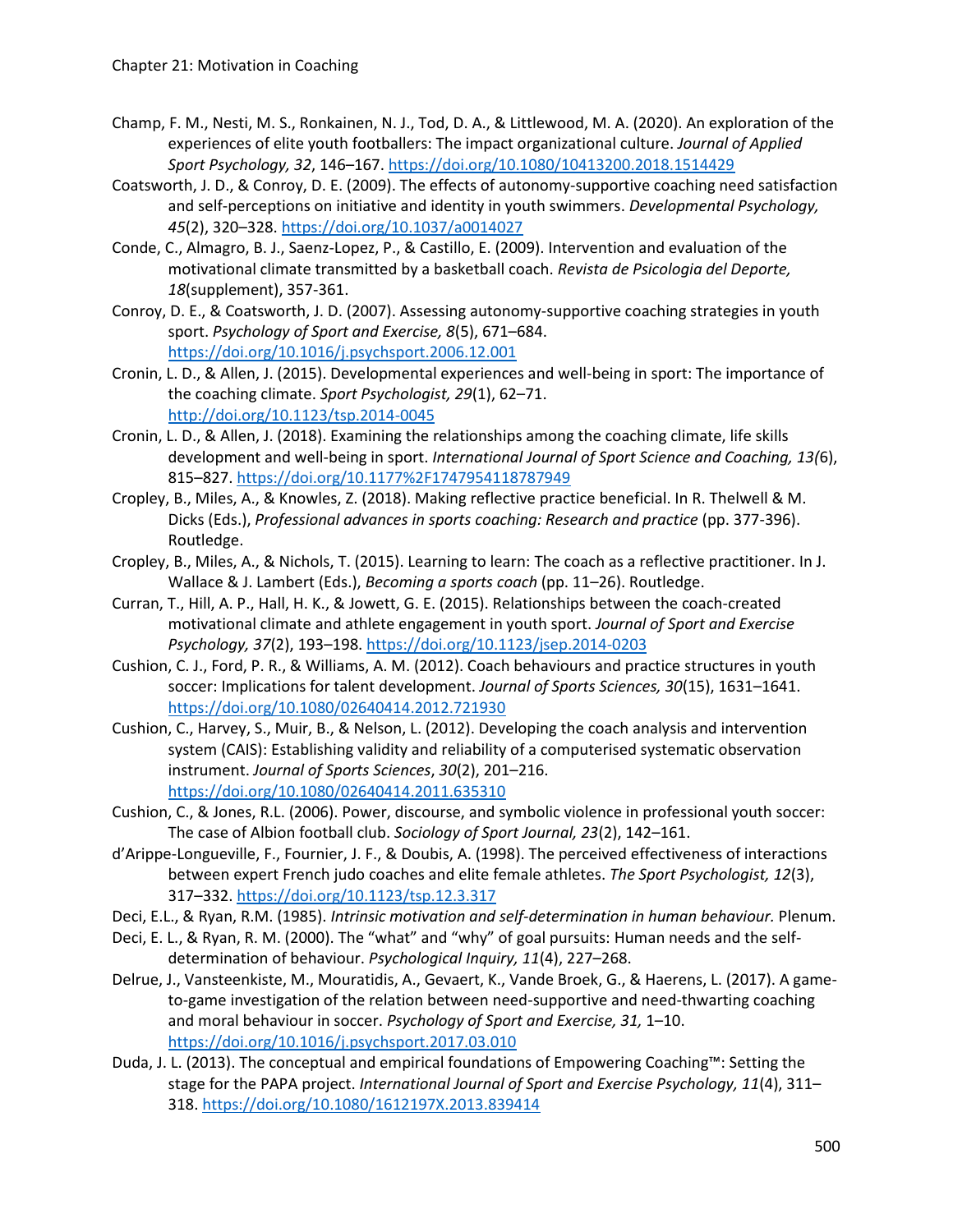- Duda, J. L., & Whitehead, J. (1998). Measurement of goal perspectives in the physical domain. In J. L. Duda (Ed.), *Advances in sport and exercise psychology measurement* (pp. 21–48). Fitness Information Technology.
- Dweck C. S. (1986). Motivational processes affecting learning. *American Psychologist, 41*(10), 1040– 1048[. https://doi.org/10.1037/0003-066X.41.10.1040](https://doi.org/10.1037/0003-066X.41.10.1040)
- Dweck, C. S., & Leggett, E. L. (1988). A social-cognitive approach to motivation and personality. *Psychological Review, 95*(2), 256–273.
- Epstein, J. (1989). Family structures and student motivation: A developmental perspective. In C. Ames & R. Ames (Eds.), *Research on motivation in education* (Vol. 3, pp. 259–295). Academic Press.
- Eys, M. A., Jewitt, E., Evans, B. M., Wolf, S., Bruner, M. W., & Loughead, T. M. (2013). Coach-initiated motivational climate and cohesion in youth sport. *Research Quarterly for Exercise and Sport, 84*(3), 373–383. <https://doi.org/10.1080/02701367.2013.814909>
- Gano-Overway, L. A., Guivernau, M., Magyar, T. M., Waldron, J. J., & Ewing, M. E. (2005). Achievement goal perspectives, perceptions of the motivational climate, and sportspersonship: Individual and team effects. *Psychology of Sport and Exercise, 6*(2*),* 215–232. <https://doi.org/10.1016/j.psychsport.2003.11.001>
- Gernigon, C., d'Arripe-Longueville, F., Delignières, D., & Ninot, G. (2004). A dynamical systems perspective on goal involvement states in sport. *Journal of Sport and Exercise Psychology, 26*(4), 572–596.<https://doi.org/10.1123/jsep.26.4.572>
- Gilbourne, D., Marshall, P., & Knowles, Z. (2013). Reflective practice in sports coaching: Thoughts on processes and pedagogy. In R. L. Jones & K. Kingston (Eds.), *An introduction to sports coaching: Connecting theory to practice* (pp. 3–11). Routledge.
- Gilchrist, M., & Mallett, C. J. (2017). The theory (SDT) behind effective coaching. In R. Thelwell, C. Harwood, & I. Greenlees (Eds.), *The Psychology of Sports Coaching: Research and practice* (pp. 38–54). Routledge.
- Gill, D. L., Williams, L., & Reifsteck, E.J. (2017). *Psychological dynamics of sport and exercise*. Human Kinetics.
- Gjesdal, S., Stenling, A., Solstad, B. E., & Ommundsen, Y. (2018). A study of coach-team perceptual distance concerning the coach-created motivational climate in youth sport. *Scandinavian Journal of Medicine and Science in Sports, 29*(1), 132–143. <https://doi.org/10.1111/sms.13306>
- Harwood, C., & Thrower, S. (2020). Motivational climate in youth sport groups. In M. Bruner, M. Eys, & L. Martin (Eds.), *The power of groups in youth sport.* Elsevier.
- Hassan, M. F. H., & Morgan, K. (2015). Effects of a mastery intervention programme on the motivational climate and achievement goals in sport coaching: A pilot study. *International Journal of Sport Science and Coaching, 10*(2), 487–503. <https://doi.org/10.1260/1747-9541.10.2-3.487>
- Hodge, K., & Gucciardi, D. F. (2015). Antisocial and prosocial behaviour in sport: The role of motivational climate, basic psychological needs, and moral disengagement. *Journal of Sport and Exercise*
- *Psychology, 37*(3), 257–273[. https://doi.org/10.1123/jsep.2014-0225](https://doi.org/10.1123/jsep.2014-0225) Hodge, K., Henry, G., & Smith, W. (2014). A case study of excellence in elite sport: Motivational climate in a world champion team. *Sport Psychologist, 28*(1), 60–74[. https://doi.org/10.1123/tsp.2013-](https://doi.org/10.1123/tsp.2013-0037) [0037](https://doi.org/10.1123/tsp.2013-0037)
- Hoigaard, R., Jones, G., & Peters, D. M. (2008). Preferred coach leadership behaviour in elite soccer in relation to success and failure. *International Journal of Sports Science and Coaching, 3*(2), 241– 250.
- Holt, N. (2011). Sport and positive youth development. In I. Stafford (Ed.), *Coaching children in sport* (pp. 256–266). Routledge.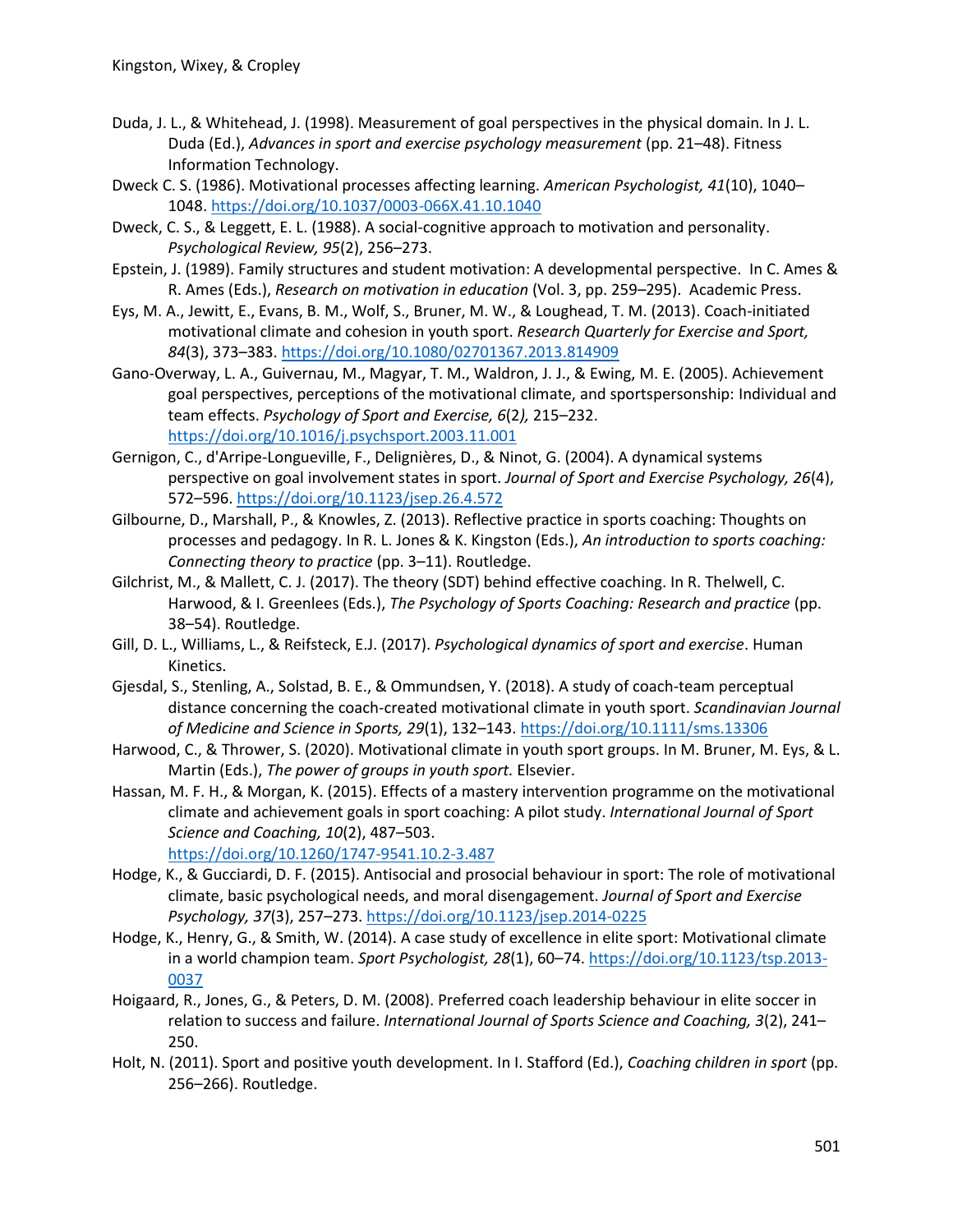- Into, S., Perttula, V. M., Aunola, K., Sorkkila, M., & Ryba, T. V. (2020). Relationship between coaching climates and student-athletes' symptoms of burnout in school and sports. *Sport, Exercise, and Performance Psychology*, 9(3), 341–356.<https://doi.org/10.1037/spy0000180>
- Keegan, R. J., Harwood, C. G., Spray, C. M., & Lavallee, D. E. (2009). A qualitative investigation exploring the motivational climate in early career sports participants: Coach, parent and peer influences on sport motivation. *Psychology of Sport and Exercise, 10*(3), 361–372. <https://doi.org/doi/10.1016/j.psychsport.2008.12.003>
- Keegan, R. J., Harwood, C., Spray, C. M, & Lavallee, D. E. (2010). From motivational climate to motivational atmosphere: A review of research examining the social and environmental influences on athlete motivation in sport. In B.D. Geranto (Ed.), *Sport psychology: Sports and athletics, preparation, performance, and psychology* (pp. 1–55). Nova Science Publishers.
- Keegan, R. J., Harwood, C. G., Spray, C. M., & Lavallee, D. (2014). A qualitative investigation of the motivational climate in elite sport. *Psychology of Sport and Exercise, 15*(1), 97–107. <https://doi.org/doi/10.1016/j.psychsport.2013.10.006>
- Kingston, K. M., Harwood, C. G., & Spray, C. M. (2006). Contemporary approaches to motivation in sport. In S. Hanton, & Mellalieu, S.D. (Eds.), *Literature reviews in sport psychology* (pp. 159–198). Nova Science Publisher.
- Kingston, K., Wixey, D. J., & Morgan, K. (2020). Monitoring the climate: Exploring the psychological environment in an elite soccer academy. *Journal of Applied Sport Psychology, 32*(3) 1–34. <https://doi.org/10.1080/10413200.2018.1481466>
- Knowles, Z., Gilbourne, D., Cropley, B., & Dugdill, L. (2014). Reflecting on reflection and journeys. In Z. Knowles, D. Gilbourne, B. Cropley, & L. Dugdill (Eds.), *Reflective practice in the sport and exercise sciences* (pp. 3–15). Routledge.
- Knowles, Z., Gilbourne, D., Tomlinson, V., & Anderson, A. G. (2007). Reflections on the application of reflective practice for supervision in applied sport psychology. *The Sport Psychologist*, *21*(1), 109–122.
- Langdon, J., Schlote, R., Harris, B., Burdette, G., & Rotherberger, S. (2015). Effects of a training program to enhance autonomy supportive behaviours among youth soccer coaches. *Journal of Human Sport and Exercise, 10*(1), 1–14.<https://doi.org/10.14198/jhse.2015.101.01>
- Larsen, T., Van Hoye, A., Tjomsland, H. E., Holsen, I., Wold, B., Heuzé, J-., Samdal, O., & Sarrazin, P. (2015). Creating a supportive environment among youth football players: A qualitative study of French and Norwegian youth grassroots football coaches. *Health Education, 115*(6), 570– 586. <https://doi.org/10.1108/HE-04-2014-0054>
- Layder, D. (1998). *Sociological practice: Linking theory and social research*. London: Sage.
- Maehr, M. L. (1983). On doing well in science: Why Johnny no longer excels; why Sarah never did. In S. G. Paris, G. M. Olson, & H. W. Stevenson (Eds.), *Learning and motivation in the classroom* (pp. 179–220). Lawrence Erlbaum and Associates.
- Maehr, M. L., & Braskamp, L. A. (1986). *The motivation factor: A theory of personal investment.* Lexington Books.
- Mageau, G. A., & Vallerand, R. J. (2003). The coach-athlete relationship: A motivational model. *Journal of Sports Sciences, 21*(11), 883–904.<https://doi.org/10.1080/0264041031000140374>
- Manley, A., Palmer, C., & Roderick, M. (2012). Disciplinary power, the oligopticon and rhizomatic surveillance in elite sports academies. *Surveillance and Sport, 10*(3), 303–319.
- Matosic, D., Ntoumanis, N., & Quested, E. (2016). Antecedents of need supportive and controlling interpersonal styles from a self-determination theory perspective: A review and implications for sport psychology research. In M. Raab, P. Wylleman, R. Seiler, A. Elbe, & A. Hatzigeorgiadis (Eds.), *Sport and exercise psychology research: From theory to practice* (pp. 145–181). Elsevier.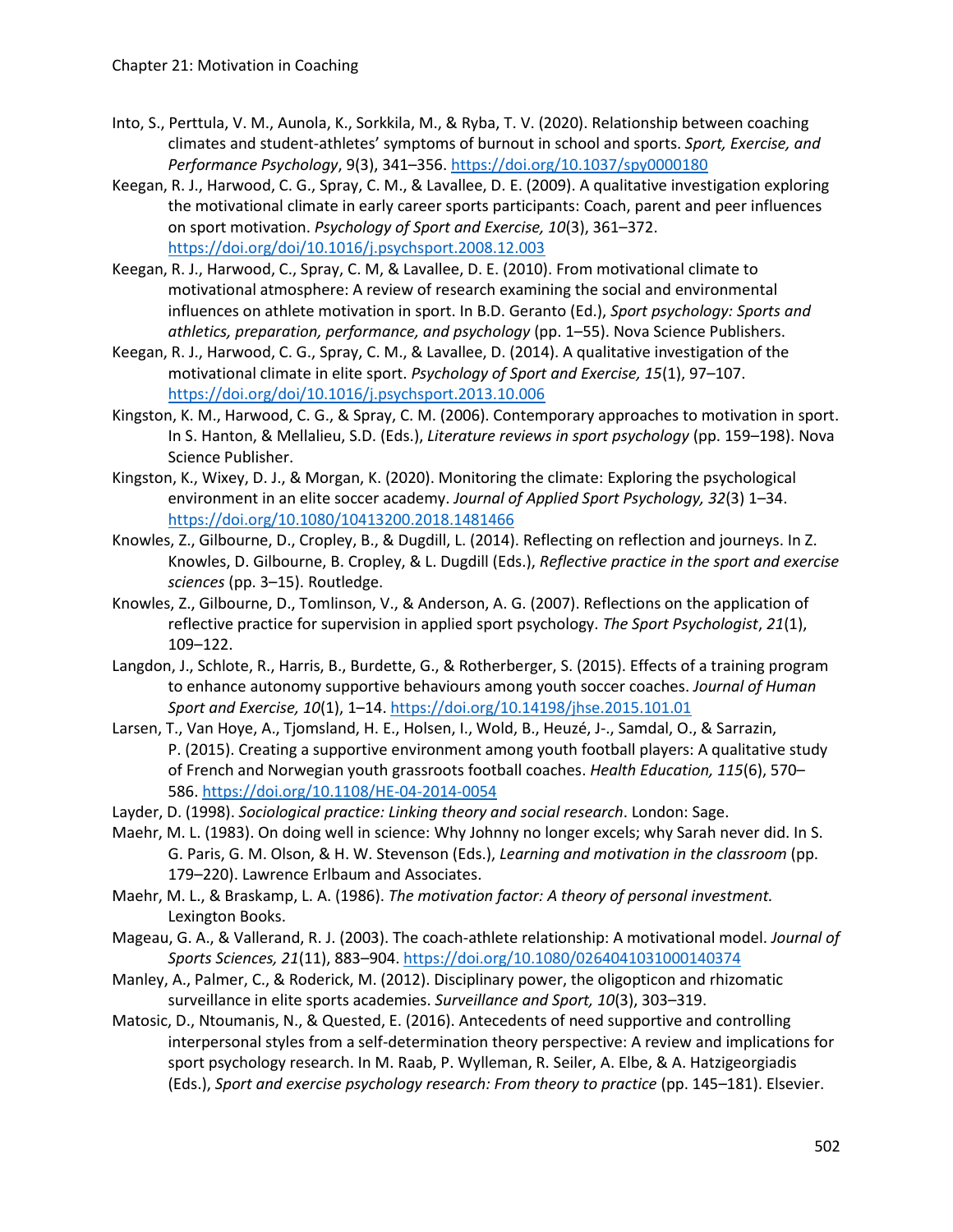- Mclaren, C., Eys, M. A., & Murray, R. A. (2015). Coach-initiated motivational climate intervention and athletes' perceptions of group cohesion in youth sport. *American Psychological Association, 4*(2), 113–126.<https://doi.org/10.1037/spy0000026>
- Middlemas, S., & Harwood, C. (2017). No place to hide: Football players' and coaches perceptions of the psychological factors influencing video feedback. *Journal of Applied Sport Psychology, 30*(1), 23– 44[. https://doi.org/10.1080/10413200.2017.1302020](https://doi.org/10.1080/10413200.2017.1302020)
- Møllerløkken, N. E., Lorås, H., & Pedersen, A. V. (2017). A comparison of players' and coaches' perceptions of the coach-created motivational climate within youth soccer teams. *Frontiers in Psychology, 8*[. https://doi.org/10.3389/fpsyg.2017.00109](https://doi.org/10.3389/fpsyg.2017.00109)
- Morgan, K. (2017). Reconceptualizing motivational climate in physical education and sport coaching: An interdisciplinary perspective. *Quest, 69*(1), 95–112. <https://doi.org/10.1080/00336297.2016.1152984>
- Morgan, K., & Kingston, K. (2010). Promoting a mastery motivational climate in a higher education sports class. *Journal of Hospitality, Leisure, Sport and Tourism Education, 9*(1), 73–84. <https://doi.org/10.3794/johlste.91.236>
- Morgan, K., Sproule, J., Weigand, D., & Carpenter, P. (2005). A computer-based observational assessment of the teaching behaviours that influence motivational climate in physical education. *Physical Education and Sport Pedagogy, 10(*1), 113–135.
- Nicholls, J. G. (1984). Achievement motivation: Conceptions of ability, subjective experience, task choice, and performance*. Psychological Review, 91*(3), 328–346. [https://doi.org/10.1037/0033-](https://doi.org/10.1037/0033-295X.91.3.328) [295X.91.3.328](https://doi.org/10.1037/0033-295X.91.3.328)
- Nicholls, J. G. (1989). *The competitive ethos and democratic education.* Harvard University Press.
- Nicholls, A. R., Morely, D., & Perry, J. L. (2016). Mentally tough athletes are more aware of unsupportive coaching behaviours: Perceptions of coach behaviour, motivational climate, and mental toughness in sport. *International Journal of Sport Science and Coaching, 11*(2)*,* 1–10. <https://doi.org/10.1177/1747954116636714>
- Ntoumanis, N. (2001). Empirical links between achievement goal theory and self-determination theory in sport. *Journal of Sports Sciences*, *19*(6), 397–409.<https://doi.org/10.1080/026404101300149357>
- Ntoumanis, N. (2012). A self-determination theory perspective on motivation in sport and physical education: Current trends and possible future directions. In G. C. Roberts & D. C. Treasure (Eds.), *Advances in motivation in sport and exercise* (pp. 91–128). Human Kinetics.
- Ntoumanis, N., Taylor, I. M., & Thogersen-Ntoumani, C. (2012). A longitudinal examination of coach and peer motivational climates in youth sport: implications for moral attitudes, well-being, and behavioural investment. *Developmental Psychology, 48*(1), 213–223. <https://doi.org/10.1037/a0024934>
- Occhino, J. L., Mallett, C. J., Rynne, S. B., & Carlisle, K. N. (2014). Autonomy-supportive pedagogical approach to sports coaching: Research, challenges, and opportunities. *International Journal of Sports Science and Coaching, 9*(2), 401–415.<https://doi.org/10.1260/1747-9541.9.2.401>
- Ommundsen, Y., & Roberts, G. C. (1999). Effect of motivational climate profiles on motivational indices in team sport. *Scandinavian Journal of Medicine and Science in Sports*, *9*(6), 389–397. <https://doi.org/10.1111/j.1600-0838.1999.tb00261.x>
- Owusu-Sekyere, F., & Gervis, M. (2016). In the pursuit of mental toughness: Is creating mentally tough players a disguise for emotional abuse? *International Journal of Coaching Science, 10*(1), 3–23.
- Partington, M., Cushion, C. J., Cope, E., & Harvey, S. (2015). The impact of video feedback on professional youth football coaches' reflection and practice behaviour: A longitudinal investigation of behaviour change. *Reflective Practice: International and Multidisciplinary Perspectives, 16*(5), 700–716[. https://doi.org/10.1080/14623943.2015.1071707](https://doi.org/10.1080/14623943.2015.1071707)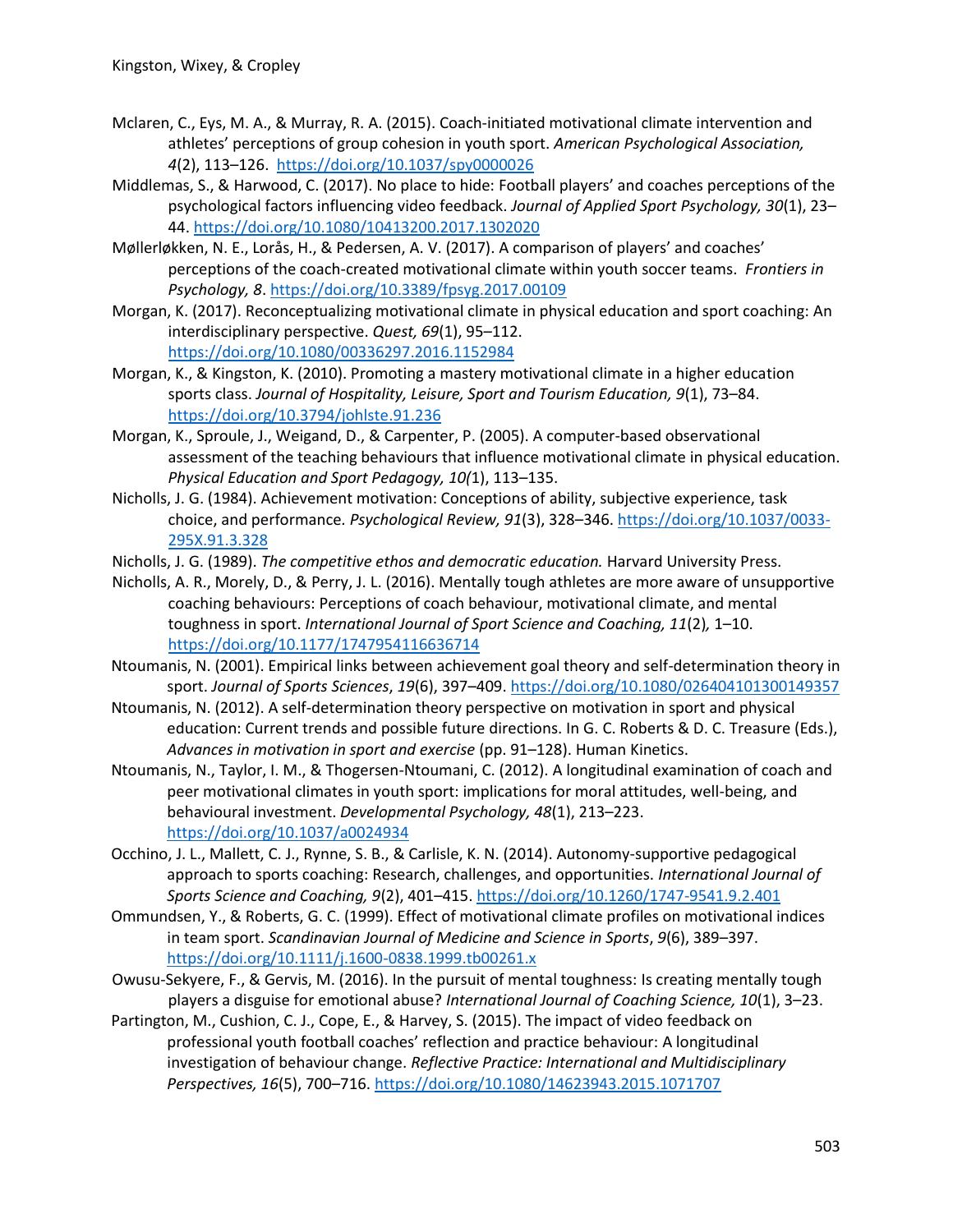- Pensgaard, A. M., & Roberts, G. C. (2002). Elite athletes' experiences of the motivational climate: The coach matters. *Scandinavian Journal of Medicine and Science in Sports, 12*(1), 54–59. <https://doi.org/10.1034/j.1600-0838.2002.120110.x>
- Pope, J. P., Stewart, N. W., Law, B., Hall, C. R., Gregg, M. J., & Robertson, R. (2015). Knowledge translation of sport psychology to coaches: Coaches' use of online resources. *International Journal of Spots Science and Coaching, 10*(6), 1055–1070.
- Potrac, P., Jones, R., & Armour, K. (2002). It's all about getting respect: The coaching behaviours of an expert English soccer coach. *Sport, Education and Society, 7*(2), 183–202. <https://doi.org/10.1080/1357332022000018869>
- Pritchard, A., & Deutsch, J. (2015). The effects of motivational climate on youth sport participants. *The Physical Educator, 72*(5), 200–214.
- Quested, E., Kritz, M., Hancox, J. E., Ntoumanis, N., & Thøgersen-Ntoumani, C. (2021). Promoting selfdetermined motivation for physical activity: From theory to intervention work. In Z. Zenko & L. Jones (Eds.), *Essentials of exercise and sport psychology: An open access textbook* (pp. 37–61). Society for Transparency, Openness, and Replication in Kinesiology. <https://doi.org/10.51224/B1003>
- Reinboth, M., Duda, J. L., & Ntoumanis, N. (2004). Dimensions of coaching behaviour, need satisfaction, and the psychological and physical welfare of young athletes. *Motivation and Emotion, 28*(3), 297–313.<https://doi.org/10.1023/B:MOEM.0000040156.81924.b8>
- Roberts, G. C. (2001). Understanding the dynamics of motivation in physical activity: The influence of achievement goals on motivational processes. In G. C. Roberts (Ed.), *Advances in motivation in sport and exercise* (pp. 1–50). Human Kinetics.
- Roberts, G. C. (2012). Motivation in sport and exercise from an achievement goal perspective: After 30 years, where are we? In G. C. Roberts & D. C. Treasure (Eds), *Advances in motivation in sport and exercise* (pp. 5–58). Human Kinetics.
- Roberts, G. C., & Kristiansen, E. (2012). Goal setting to enhance motivation in sport. In G. C. Roberts & D. C. Treasure (Eds.), *Advances in motivation in sport and exercise* (3rd ed., pp. 207–228). Human Kinetics.
- Roberts, G·. C., Treasure, D. C., & Kavussanu, M. (1997). Motivation in physical activity contexts: An achievement goal perspective. In M. L. Maehr & P.R. Pintrich (Eds.), *Advances in motivation and achievement* (pp. 413–447). JAI Press.
- Ronglan, L. T., & Aggerholm, K. (2013). Humour and sports coaching. In P. Potrac, W. Gilbert, & J. Denison (Eds.), *Routledge handbook of sports coaching* (pp. 222–234). Routledge.
- Ronglan, L.T. & Aggerholm, K. (2014). Humour helps: Elite sports coaching as a balancing act. *Sports Coaching Review, 3*(1), 33–45[. https://doi.org/10.1080/21640629.2014.885776](https://doi.org/10.1080/21640629.2014.885776)
- Russell, W., & Symonds, M. (2015). A retrospective examination of youth athletes' sport motivation and motivational climate across specialization status. *Athletic Insight, 7*(1), 33–46.
- Ryan, R. M., & Deci, E. L. (2002). An overview of self-determination theory: An organismic dialectical perspective. In E. L. Deci & R. M. Ryan (Eds.), *Handbook of self-determination research* (pp. 3– 33). University of Rochester.
- Ryan, R., & Deci, E. (2020). Intrinsic and extrinsic motivation from a self-determination theory perspective: Definitions, theory, practices, and future directions. *Contemporary Educational Psychology, 61*, 1–11. <https://doi.org/10.1016/j.cedpsych.2020.101860>
- Sarrazin, P., Vallerand, R., Guillet, E., Pelletier, L., & Cury, F. (2002). Motivation and dropout in female handballers: A 21-month prospective study. *European Journal of Social Psychology, 32*(3), 395– 418.<https://doi.org/10.1002/ejsp.98>
- Schön, D. (1987). *Educating the reflective practitioner*. Jossey-Bass.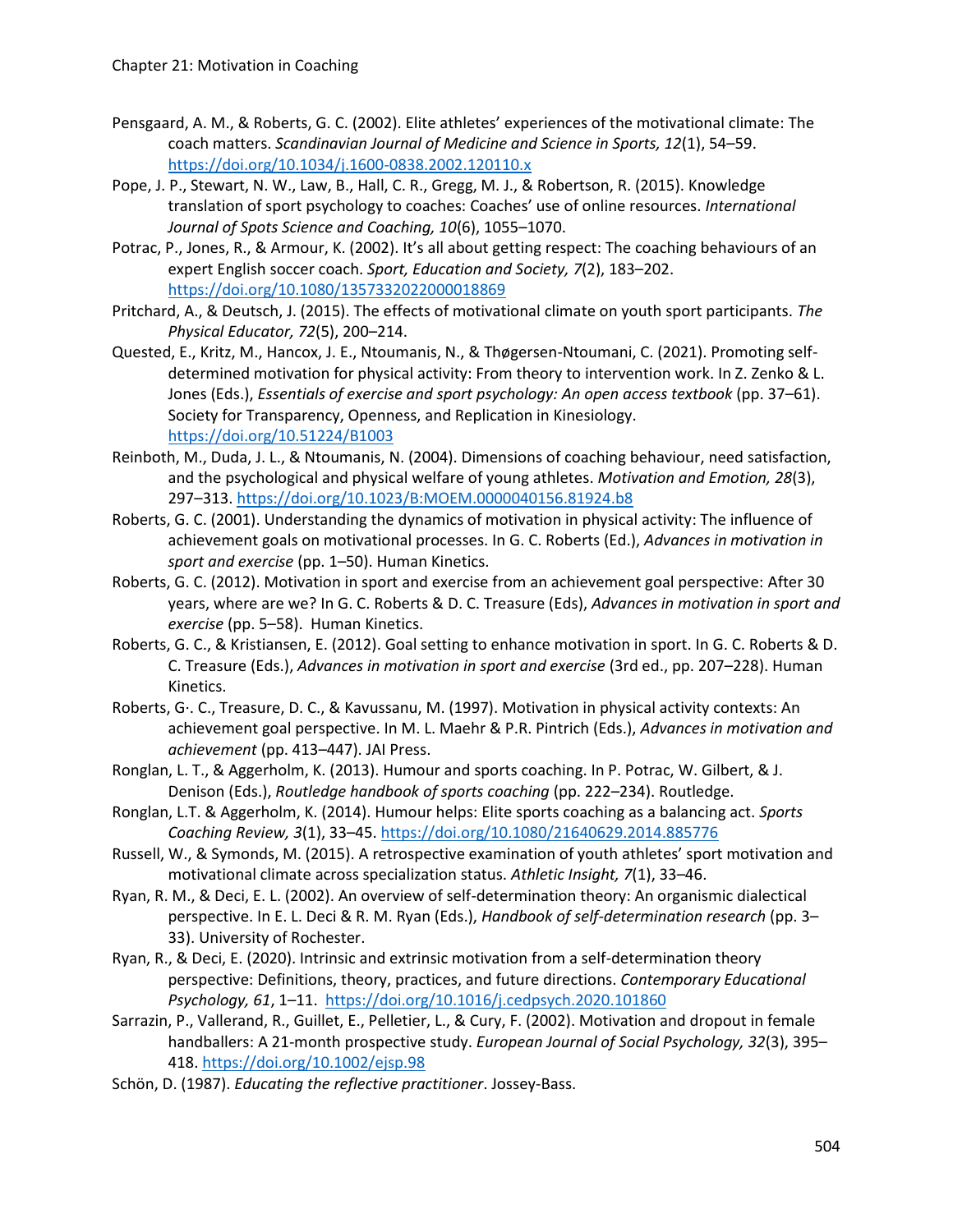- Smith, A. L., Balaguer, I., & Duda, J. L. (2006). Goal orientation profile differences on perceived motivational climate, perceived peer relationships, and motivation-related responses of youth athletes. *Journal of sports sciences*, *24*(12), 1315–1327. <https://doi.org/10.1080/02640410500520427>
- Smith, N., Quested, E., Appleton, P. R., & Duda, J. L. (2017). Observing the coach-created motivational environment across training and competition in youth sport. *Journal of Sports Sciences, (35)*2, 149–158[. https://doi.org/10.1080/02640414.2016.1159714](https://doi.org/10.1080/02640414.2016.1159714)
- Smith, R. E., & Smoll, F. L. (2012). *Sport psychology for youth coaches: Developing champions in sports and life*. Rowman & Littlefield.
- Smith, R. E., Smoll, F. L., & Cumming, S. P. (2007). Effects of a motivational climate intervention for coaches on young athletes' sport performance anxiety. *Journal of Sport and Exercise Psychology, 29*(1), 39–59.<https://apa.org/doi/10.1123/jsep.29.1.39>
- Smith, R. E., Smoll, F. L., & Curtis, B. (1979). Coach effectiveness training: A cognitive behavioural approach to enhance relationship skills in youth sport coaches. *Journal of Sport Psychology*, *1*(1), 59–75.
- Smoll, F. L., & Smith, R. E. (2005). *Coaches who never lose: Making sure athletes win, no matter what the score*. Warde Publishing Inc.
- Smoll, F. L., & Smith, R. E. (2009). *Mastery approach to coaching: A leadership guide for youth sports*. Youth Enrichment in Sports.
- Smoll, F. L., Smith, R. E., & Cumming, S. P. (2007). Effects of a motivational climate intervention for coaches on changes in young athletes' achievement goal orientations. *Journal of Clinical Sport Psychology*, *1*(1), 23–46.<https://doi.org/10.1123/jcsp.1.1.23>
- Smoll, F. L., & Smith, R. E. (2020). A social-cognitive approach to conducting evidence based coachtraining programs. In J. M. Williams and V. Krane (Eds.), *Applied sport psychology: Personal growth to peak performance* (8th Ed., pp. 386–408). McGraw-Hill.
- Solstad, B. E., Ivarsson, A., Haug, E. M., & Ommundsen, Y. (2018). Youth sport coaches' well-being across the season: The psychological costs and benefits of giving empowering and disempowering sports coaching to athletes. *International Sport Coaching Journal, 5*(2), 124–135.
- Stebbings, J., Taylor, I. M., & Spray, C. (2015). The relationship between psychological well- and ill-being, and perceived autonomy supportive and controlling interpersonal styles: A longitudinal study of sport coaches. *Psychology of Sport and Exercise, 19*, 42–19. <https://doi.org/10.1016/j.psychsport.2015.02.002>
- Stodter, A., & Cushion, C. J. (2019). Evidencing the impact of coaches' learning: Changes in coaching knowledge and practice over time. *Journal of Sports Sciences, 37*(18), 2086–2093. <https://doi.org/10.1080/02640414.2019.1621045>
- Tessier, D., Smith, N., Tzioumakis, Y., Quested, E., Sarrazin, P., Papaioannou, A., Digelidis, N., & Duda, J. L. (2013). Comparing the objective motivational climate created by grassroots soccer coaches in England, Greece and France. *International Journal of Sport and Exercise Psychology, 11*(4), 365– 383.<https://dx.doi.org/10.1080/1612197X.2013.831259>
- Thompson, N., & Pascal, J. (2012). Developing critically reflective practice. *Reflective Practice: International and Multidisciplinary perspectives*. *13*(2) 311–325. <https://doi.org/10.1080/14623943.2012.657795>
- Treasure, D., & Roberts, G. C. (2001). Students' perceptions of the motivational climate, achievement beliefs, and satisfaction in physical education. *Research Quarterly for Exercise and Sport, 72*(2), 165–175.<https://doi.org/10.1080/02701367.2001.10608946>
- Whitehead, A. E., Cropley, B., Huntley, T., Miles, A., Quayle, L., & Knowles, Z. (2016). 'Think aloud': Toward a framework to facilitate reflective practice amongst rugby league coaches. *International Sport Coaching Journal, 3*(3), 269–286.<https://doi.org/10.1123/iscj.2016-0021>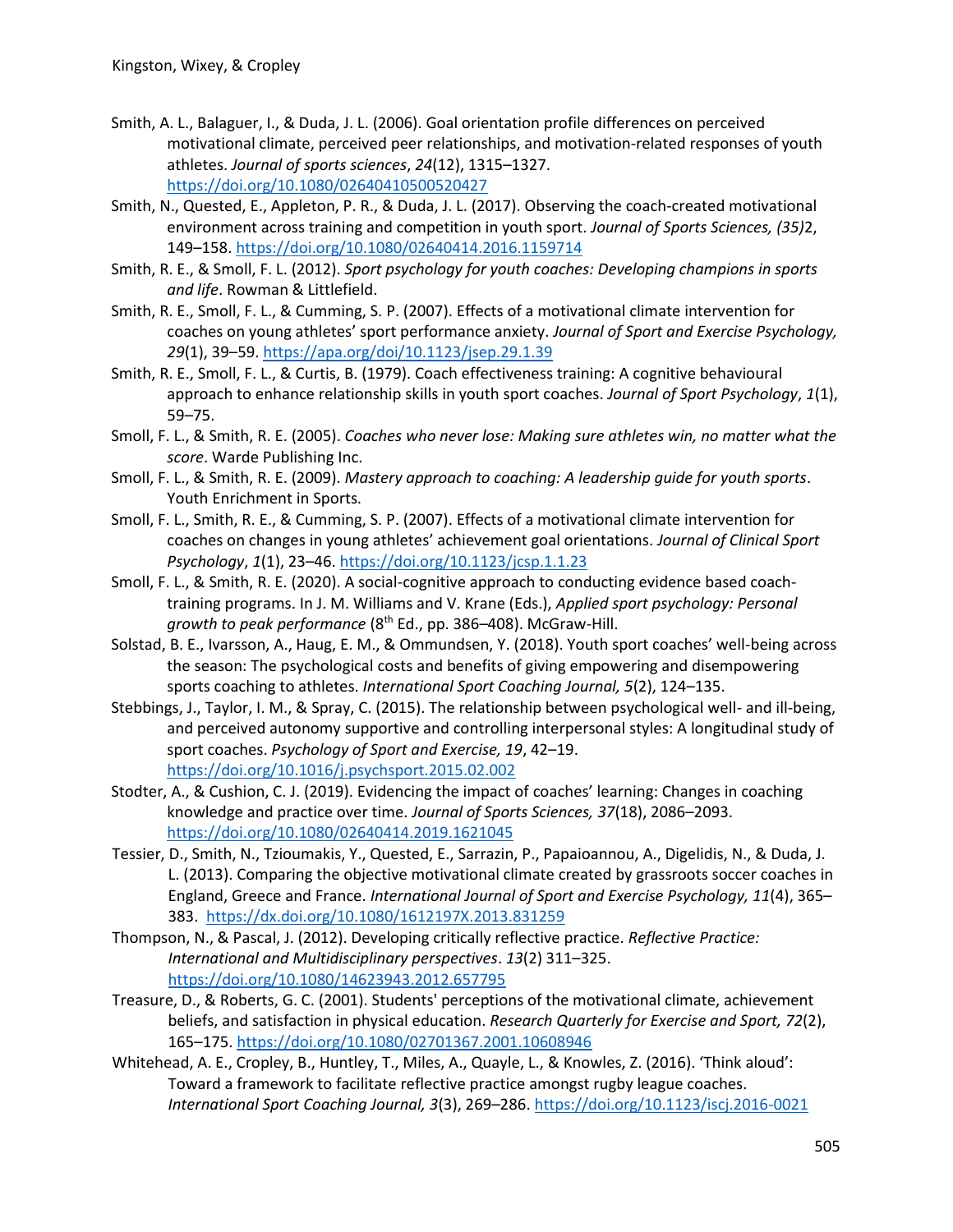Wixey, D., Ryom, K., & Kingston, K. (2021). Case studies from elite youth soccer: Reflections on talent development practices. *International Sport Coaching Journal, 8(*1), 62–71. <https://doi.org/10.1123/iscj.2019-0005>

Wylleman, P., Alfermann, D., & Lavallee, D. (2004). Career transitions in sport: European perspectives. *Psychology of Sport and Exercise, 5*(1), 7–20. [https://doi.org/10.1016/S1469-0292\(02\)00049-3](https://doi.org/10.1016/S1469-0292(02)00049-3)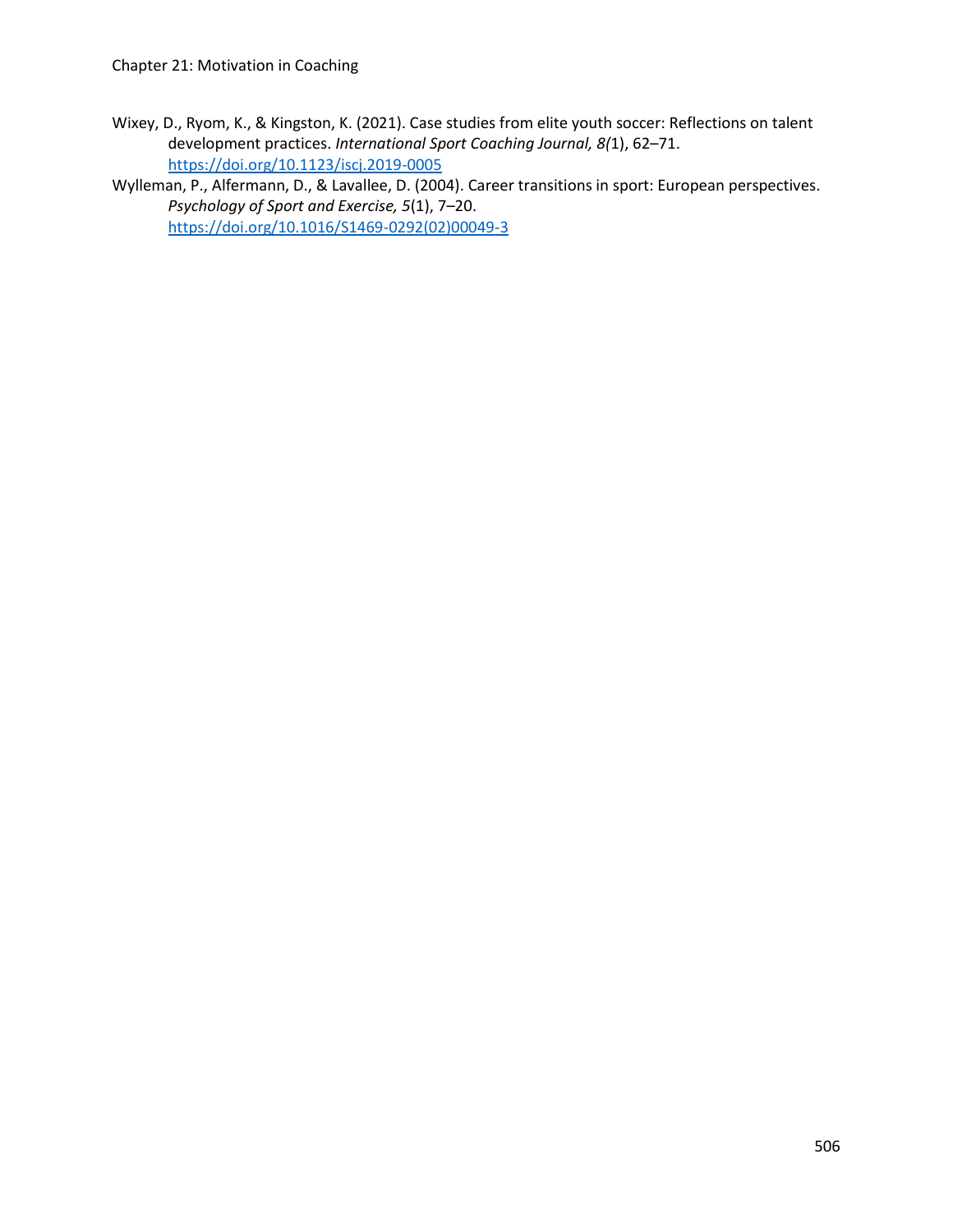This Page is Intentionally Left Blank